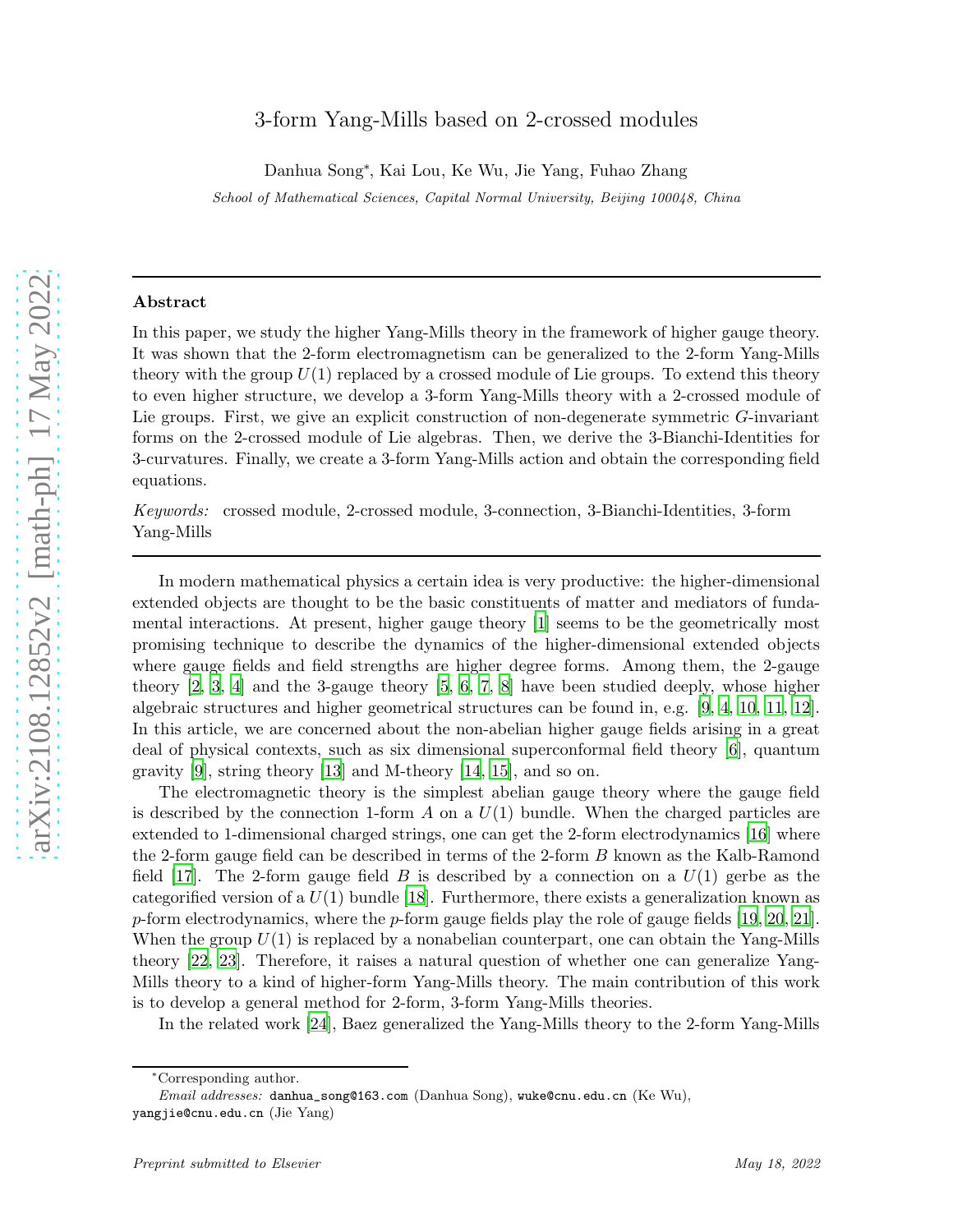theory based on the 2-form electrodynamics. The gauge group is replaced by a crossed module of Lie groups  $(H, G; \alpha, \triangleright)$  [\[25](#page-28-13), [26,](#page-28-14) [27](#page-28-15)] satisfying the following two conditions:

$$
\alpha(g \rhd h) = g\alpha(h)g^{-1}, \qquad \forall g \in G, h \in H,
$$
\n(1)

$$
\alpha(h_1) \rhd h_2 = h_1 h_2 h_1^{-1}, \qquad \forall h_1, h_2 \in H,
$$
\n(2)

where  $\alpha : H \longrightarrow G$  is a Lie group homomorphism and  $\triangleright$  is a smooth action of the Lie group  $G$  on the Lie group  $H$  by automorphisms. A simple example of a Lie crossed module is  $G = H = U(N)$  with  $\alpha$  the identity map and the ⊳ the adjoint action. An associated differential crossed module  $(h, g; \tilde{\alpha}, \tilde{\triangleright})$  can be constructed, where  $\tilde{\alpha}: h \longrightarrow g$  is a Lie algebra map and  $\stackrel{\sim}{\triangleright}$  is a left action of the Lie algebra g of G on the Lie algebra h of H by derivations. Obviously, the differential version of the above example is  $g = h = u(N)$  with  $\tilde{\triangleright}$  being the adjoint action and  $\tilde{\alpha}$  being the identity map. We represent the crossed module of Lie groups using squares of the form



where  $g_1, g_2 \in G$ ,  $h \in H$  and  $\alpha(h) = g_2 g_1^{-1}$ . Thus, we can calculate the crossed module with squares given by horizontally

$$
g_1 \qquad h_1 \qquad g_2 \qquad h_2 \qquad g_3 \qquad = \qquad g_1 \qquad h_1 \circ h_2 \qquad g_3 \qquad h_1 \circ h_2 := h_2 h_1
$$

and vertically



The two compositions are defined properly, since the squares resulting from the compositions satisfy

$$
\alpha(h_1 \circ h_2) = g_3 g_1^{-1},\tag{3}
$$

$$
\alpha(h_1 \star h_2) = g_2 g_4 g_3^{-1} g_1^{-1},\tag{4}
$$

by using the homomorphism  $\alpha$  and the identity [\(1\)](#page-18-0). Here, the horizontal composition of squares is denoted by a circle "∘", and the vertical composition is denoted by a star " $\star$ ". Squares admit horizontal and vertical inverses, defined by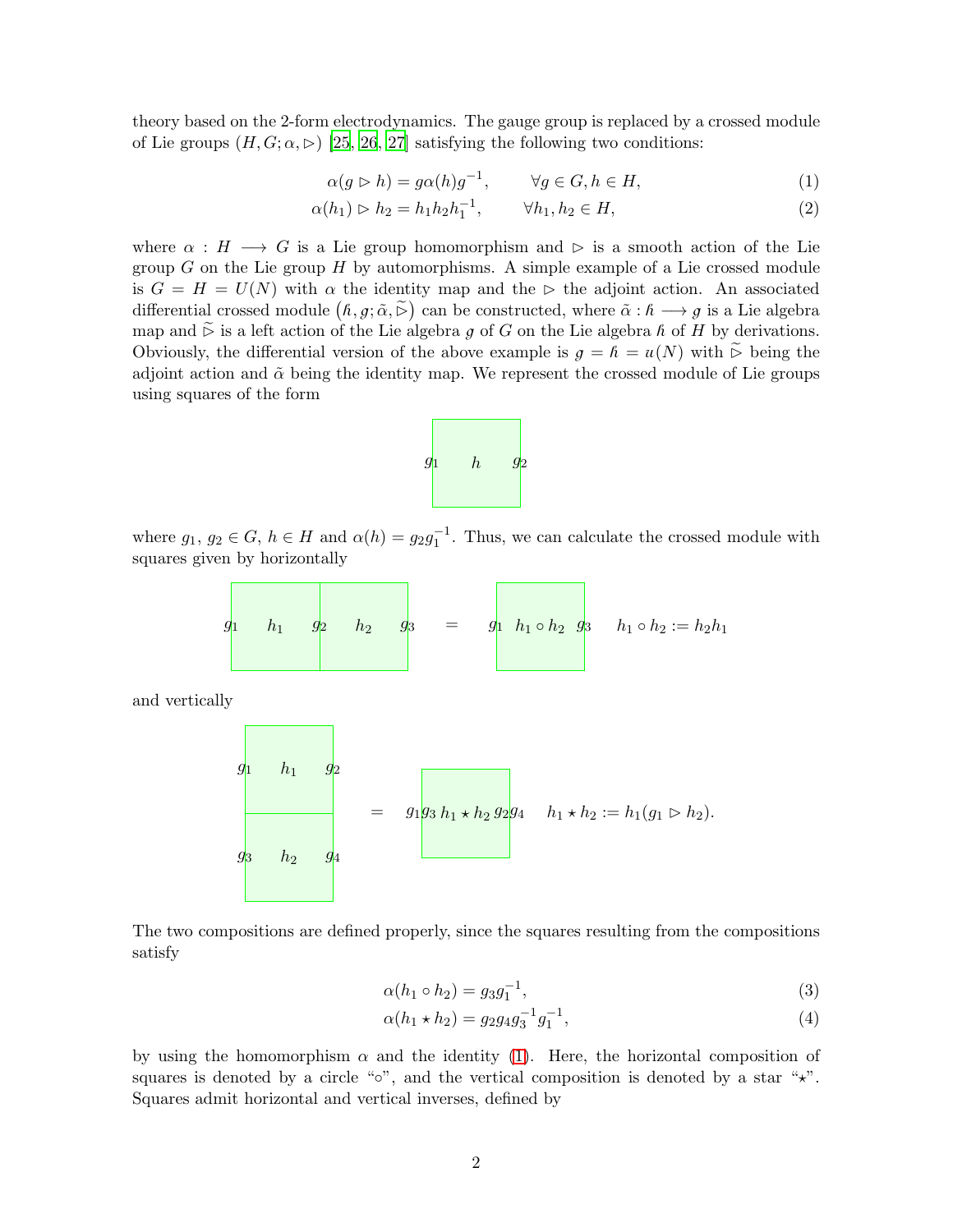

where  $h^{-h} = h^{-1}$  and  $h^{-v} = g_1^{-1} \triangleright h^{-1}$ . The above definitions of inverses are reasonable since they satisfy

$$
\alpha(h^{-h}) = g_1 g_2^{-1}, \qquad \alpha(h^{-v}) = g_2^{-1} g_1. \tag{5}
$$

In addition, the vertical multiplication is the group multiplication of the group  $G \ltimes H$ , but the horizontal one is not. There are some slightly different descriptions, see  $[1, 16, 28]$  $[1, 16, 28]$  $[1, 16, 28]$  $[1, 16, 28]$  for more details. Based on this algebraic structure, Baez constructed the 2-form Yang-Mills action and obtained the corresponding field equations. More information about the 2-form Yang-Mills theory can be found in  $[24]$ . In the special case when H is trivial, the 2-form Yang-Mills equations reduce to the ordinary Yang-Mills equations with gauge group G [\[23\]](#page-28-11). When G is trivial and  $H = U(1)$ , the 2-form Yang-Mills equations reduce to those of 2-form electromagnetism [\[16\]](#page-28-5).

In another recent work [\[29](#page-28-17)], Gastel gave two definitions of 2-Yang-Mills and 3-Yang-Mills theory which are linear if the good gauges are chosen. However, what we focus on here is different from his ideas. In this paper, we extend the 2-form Yang-Mills theory of Baez's work to a 3-form Yang-Mills theory. Consequently, we need to introduce a new algebraic structure, known as 2-crossed module of Lie groups, which is described by three groups [\[9,](#page-27-7) [5](#page-27-4), 7, [30,](#page-28-18) [31,](#page-28-19) [32,](#page-28-20) [33](#page-28-21), [34](#page-28-22), [35\]](#page-28-23). We denote a 2-crossed module of Lie groups as  $(L, H, G; \beta, \alpha, \triangleright, \{,\})$ consisting of three Lie groups L, H and G, and two group homomorphisms  $\beta$  and  $\alpha$ 

$$
L \stackrel{\beta}{\longrightarrow} H \stackrel{\alpha}{\longrightarrow} G,
$$

where  $\alpha\beta = 1$ , and the smooth left action  $\triangleright$  by automorphisms of G on L and H, and on itself by conjugation, i.e.

$$
g \triangleright (e_1 e_2) = (g \triangleright e_1)(g \triangleright e_2), \qquad (g_1 g_2) \triangleright e = g_1 \triangleright (g_2 \triangleright e), \tag{6}
$$

for any  $g, g_1, g_2 \in G, e, e_1, e_2 \in H$  or L, and a G-equivariant smooth function  $\{,\} : H \times H \longrightarrow$ L called the Peiffer lifting, such that

$$
g \triangleright \{h_1, h_2\} = \{g \triangleright h_1, g \triangleright h_2\},\tag{7}
$$

for any  $g \in G$  and  $h_1, h_2 \in H$  and they satisfy certain relations. There is a left action of H on L by automorphisms  $\triangleright'$  which is defined by

$$
h \rhd' l = l \left\{ \beta(l)^{-1}, h \right\}, \qquad \forall l \in L, h \in H. \tag{8}
$$

This together with the homomorphism  $\beta: L \longrightarrow H$  determines a crossed module  $(L, H; \beta, \triangleright')$ .

There is a differential 2-crossed module, also called a 2-crossed module of Lie algebras, corresponding to the 2-crossed module of Lie groups  $(L, H, G; \beta, \alpha, \rhd, \{,\})$ . This definition appeared in [\[36\]](#page-28-24). We mark it with  $(l, \hbar, g; \beta, \tilde{\alpha}, \tilde{\beta}, \{, \})$  consisting of three Lie algebras  $l, \hbar$ and  $g$  respectively corresponding to the three Lie groups  $L, H$  and  $G$ , and two Lie algebra maps  $\tilde{\beta}$  and  $\tilde{\alpha}$ 

$$
\ell \stackrel{\tilde{\beta}}{\longrightarrow} \hbar \stackrel{\tilde{\alpha}}{\longrightarrow} g,
$$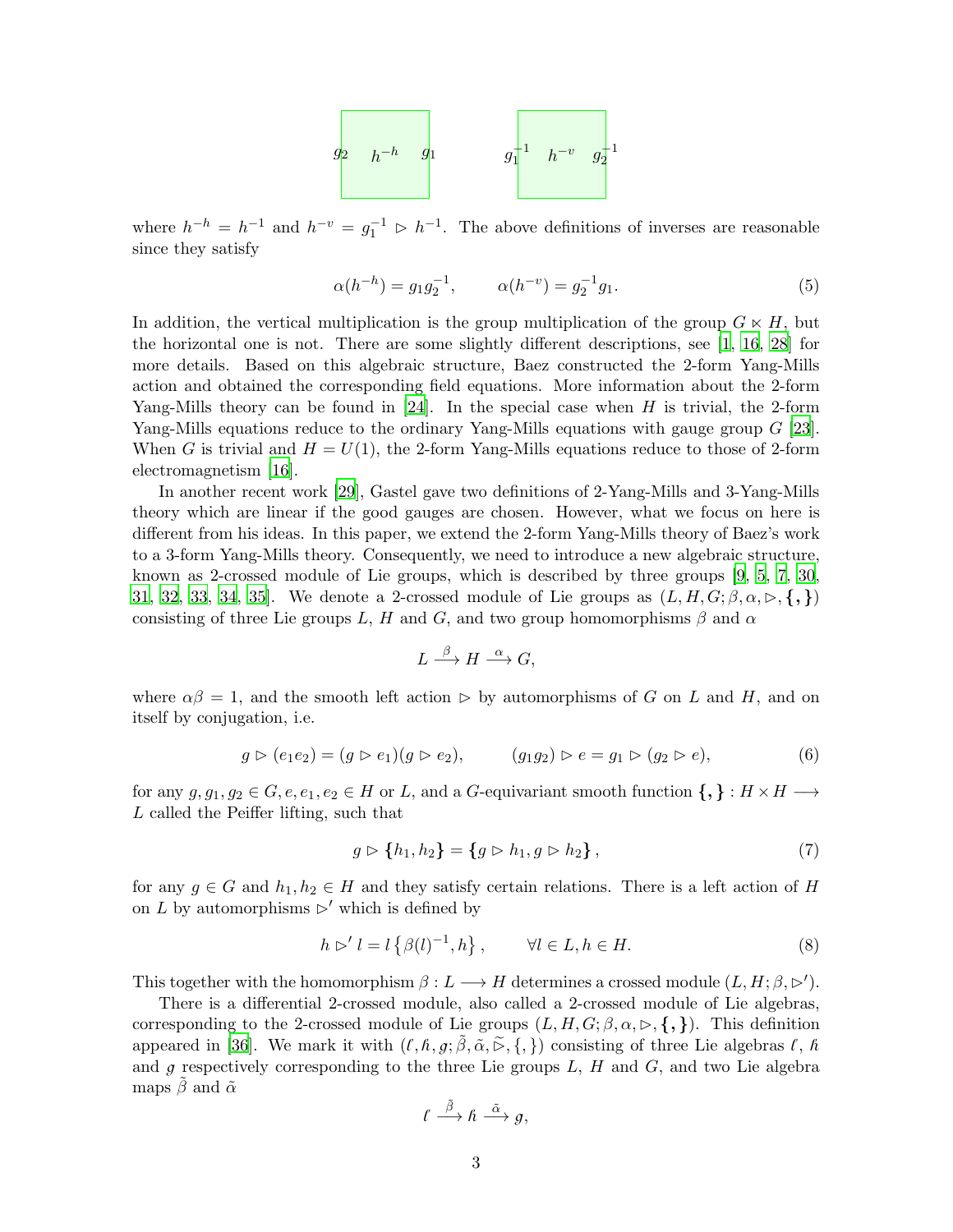where  $\tilde{\alpha}\tilde{\beta}=0$ , and left action  $\tilde{\triangleright}$  of g on  $\ell, \tilde{\kappa}$  and g by automorphisms, and a g-equivariant bilinear map  $\{,\} : \hbar \times \hbar \longrightarrow \ell$  called the Peiffer lifting, such that

$$
X \widetilde{\triangleright} \{Y_1, Y_2\} = \{X \widetilde{\triangleright} Y_1, Y_2\} + \{Y_1, X \widetilde{\triangleright} Y_2\}, \qquad \forall X \in g, Y_1, Y_2 \in \hbar,
$$
\n
$$
(9)
$$

and they satisfy appropriate conditions [\[5](#page-27-4)]. Analogously to the 2-crossed module of Lie groups case, there is a left action  $\tilde{\triangleright}'$  of  $\hbar$  on  $\ell$  which is defined by

$$
Y \widetilde{\triangleright}^{\prime} Z = -\left\{ \widetilde{\beta}(Z), Y \right\}, \qquad \forall Y \in \hbar, Z \in \ell.
$$
 (10)

This together with the homomorphism  $\tilde{\beta}: \ell \longrightarrow \hat{\ell}$  defines a differential crossed module  $(\ell, \hbar; \tilde{\beta}, \tilde{\rhd}')$ .

In consideration of the crossed module of Lie groups  $(L, H; \beta, \rhd')$  satisfying

$$
\beta(h \rhd' l) = h\beta(l)h^{-1}, \qquad \forall h \in H, l \in L,\tag{11}
$$

$$
\beta(l) \rhd' l' = ll'l^{-1}, \qquad \forall l, l' \in L,\tag{12}
$$

and its calculations with squares as shown above, we represent the 2-crossed module of groups by using cubes as Figure [1,](#page-19-0) where  $g_1, g_2, g_3, g_4 \in G$ ,  $h_1, h_2 \in H$ ,  $l \in L$  and  $\beta(l) = h_2 h_1^{-1}$ .



Figure 1: Cube of 2-crossed module

There are two types of composition between these cubes. The first one is the horizontal composition given by Figure [2,](#page-19-1) which satisfies

$$
\beta(l \circ l') = \beta(l')\beta(l) = h_3h_1^{-1}
$$
\n(13)

by using  $\beta(l) = h_2 h_1^{-1}$  and  $\beta(l') = h_3 h_2^{-1}$ . And the second one is the vertical composition given by Figure [3,](#page-19-2) which satisfies

$$
\beta(l \star l') = \beta(l(h_1 \rhd l')) = h_2 h_4 h_3^{-1} h_1^{-1}
$$
\n(14)

by using  $\beta(l) = h_2 h_1^{-1}$ ,  $\beta(l') = h_4 h_3^{-1}$  and  $\beta(h_1 \triangleright' l') = h_1 \beta(l') h_1^{-1}$ . Correspondingly, there are two different inverses under the above two compositions. The horizontal inverse is defined by Figure [4](#page-20-0) satisfying

$$
\beta(l^{-h}) = h_1 h_2^{-1},\tag{15}
$$

and the vertical one is given by Figure [5](#page-20-1) satisfying

$$
\beta(l^{-v}) = h_2^{-1}h_1.
$$
\n(16)

Here, we restrict ourselves to the particular 2-crossed module of groups in which  $(H, G; \alpha, \triangleright)$ is also a crossed module.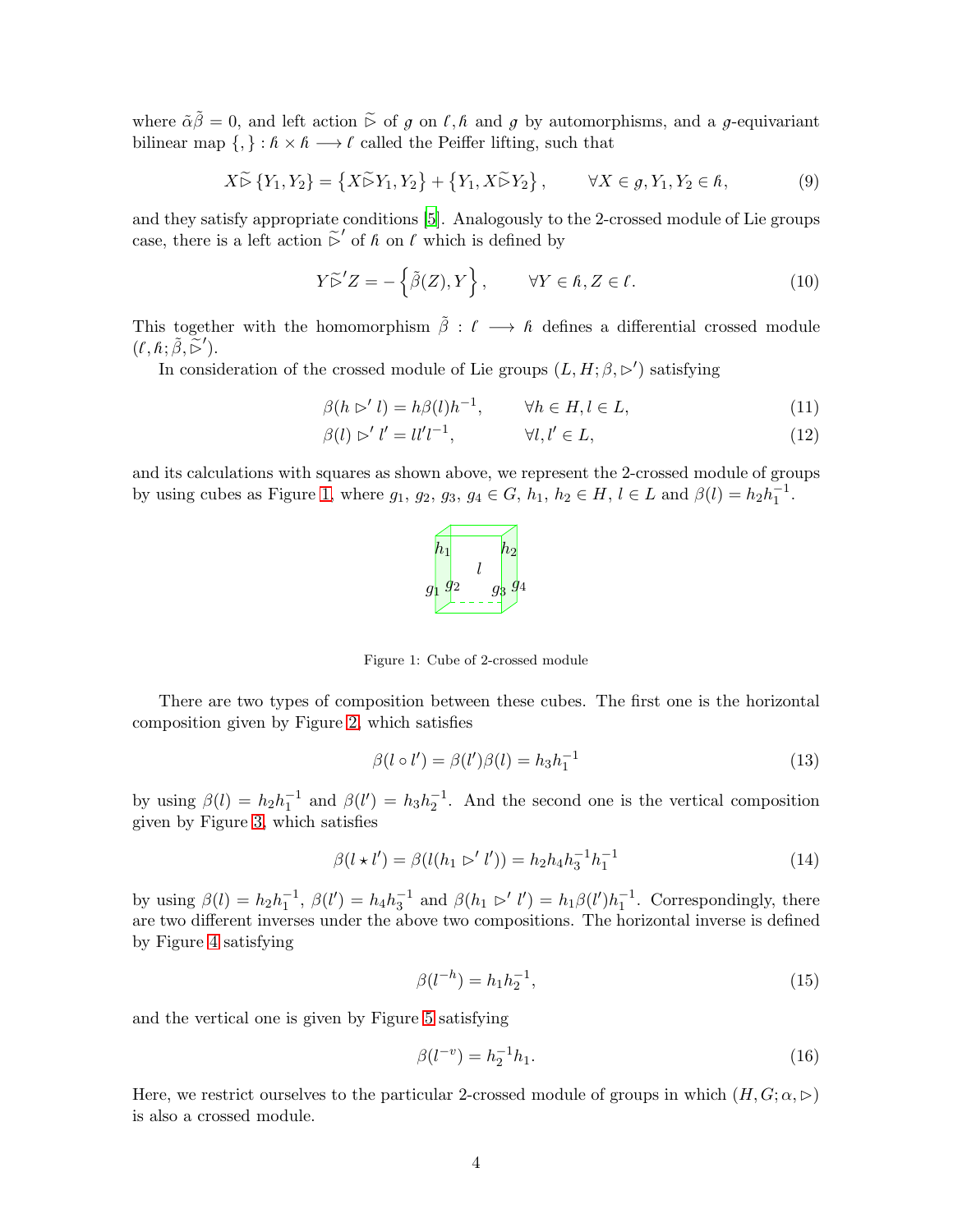

Figure 2: The horizontal composition



Figure 3: The vertical composition



Figure 4: The horizontal inverse



Figure 5: The vertical inverse

In order to construct the 3-form Yang-Mills action, we introduce some kind of G-invariant bilinear forms on the 2-crossed module of Lie algebras. More precisely speaking, we generalize the G-invariant bilinear forms on the crossed module of Lie algebras [\[37,](#page-28-25) [38](#page-28-26)]. Firstly, we generalize the mixed relations of  $(H, G; \alpha, \triangleright)$  and  $(h, g; \tilde{\alpha}, \tilde{\triangleright})$  to the mixed relations of  $(L, H, G; \beta, \alpha, \rhd, \{, \})$  and  $(\ell, \hbar, g; \tilde{\beta}, \tilde{\alpha}, \tilde{\rhd}, \{, \})$ . When  $(H, G; \alpha, \rhd)$  is a crossed module of Lie groups, there are two mixed relations [\[37](#page-28-25)] induced by the action via  $\triangleright$  on H and also denoted by  $\triangleright$ 

$$
\tilde{\alpha}(g \triangleright Y) = g\tilde{\alpha}(Y)g^{-1}, \qquad \forall g \in G, Y \in \hbar,
$$
\n<sup>(17)</sup>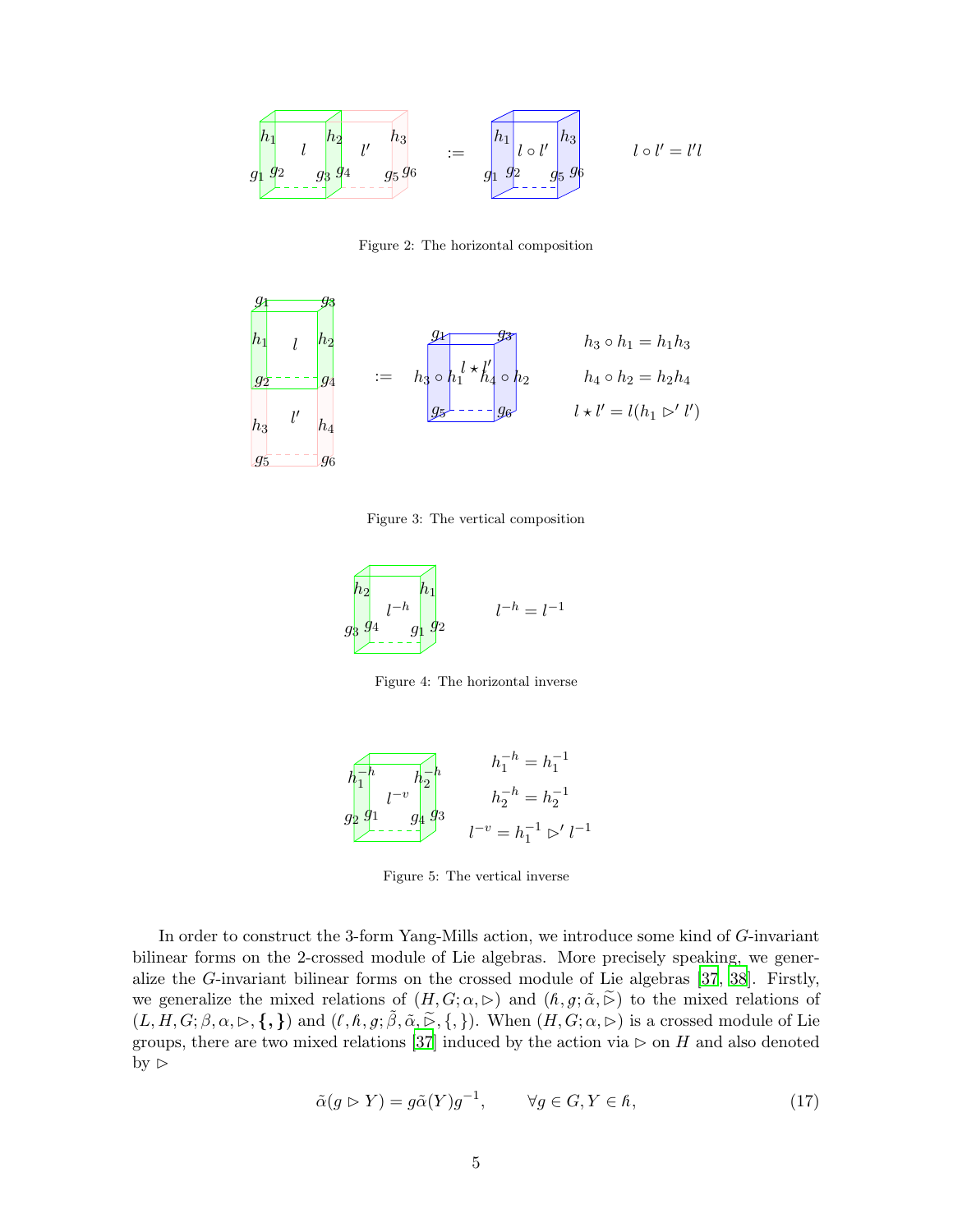$$
\alpha(h) \rhd Y = hYh^{-1}, \qquad \forall h \in H, Y \in \hbar. \tag{18}
$$

Besides,  $(L, H; \beta, \triangleright')$  is also a crossed module of Lie groups. Thus there are also the mixed relations, corresponding to the crossed module of Lie algebras  $(\ell, \hat{\beta}, \tilde{\beta}')$ , induced by the action via ⊳′ on L and also denoted by  $\triangleright'$ 

$$
\tilde{\beta}(h \rhd' Z) = h\tilde{\beta}(Z)h^{-1}, \qquad \forall h \in H, Z \in \ell,
$$
\n(19)

$$
\beta(l) \triangleright' Z = lZl^{-1}, \qquad \forall l \in L, Z \in \ell.
$$
\n
$$
(20)
$$

A symmetric non-degenerate G-invariant form in  $(\ell, \hbar, g; \tilde{\beta}, \tilde{\alpha}, \tilde{\triangleright}, \{,\})$  is given by a triple of non-degenerate symmetric bilinear forms  $\langle,\rangle_g$  in g,  $\langle,\rangle_h$  in h and  $\langle,\rangle_f$  in l such that

1.  $\langle,\rangle_g$  is *G*-invariant, i.e.

$$
\langle gXg^{-1}, gX'g^{-1}\rangle_g = \langle X, X'\rangle_g, \quad \forall g \in G, X, X' \in g;
$$

2.  $\langle, \rangle_{\hat{\hbar}}$  is *G*-invariant, i.e.

$$
\langle g \rhd Y, g \rhd Y' \rangle_{\hslash} = \langle Y, Y' \rangle_{\hslash}, \qquad \forall g \in G, Y, Y' \in \hslash;
$$

3.  $\langle,\rangle_{\ell}$  is *G*-invariant, i.e.

$$
\langle g \rhd Z, g \rhd Z' \rangle_{\ell} = \langle Z, Z' \rangle_{\ell}, \qquad \forall g \in G, Z, Z' \in \ell.
$$

Note that  $\langle , \rangle_{\hbar}$  is necessarily *H*-invariant. Since

$$
\langle hYh^{-1}, hY'h^{-1}\rangle_{\hbar} = \langle \alpha(h) \rhd Y, \alpha(h) \rhd Y'\rangle_{\hbar} = \langle Y, Y'\rangle_{\hbar}, \quad \forall h \in H, Y, Y' \in \hbar,
$$

where we have used the mixed relation [\(18\)](#page-21-0). In the case when the Peiffer lifting or the map  $\beta$  is trivial consequently,  $\langle, \rangle_{\ell}$  is H-invariant, i.e.

$$
\langle h \rhd' Z, h \rhd' Z' \rangle_{\ell} = \langle Z, Z' \rangle_{\ell}, \quad \forall h \in H, Z, Z' \in \ell.
$$

Besides,  $\langle, \rangle_{\ell}$  is necessarily *L*-invariant based on the *H*-invariance of  $\langle, \rangle_{\ell}$ , i.e.

$$
\langle lZl^{-1}, lZ'l^{-1}\rangle_{\ell} = \langle \beta(l) \rhd Z, \beta(l) \rhd Z'\rangle_{\ell} = \langle Z, Z'\rangle_{\ell}, \quad \forall l \in L, Z, Z' \in \ell,
$$

where the mixed relation [\(20\)](#page-21-1) is used. See [\[38](#page-28-26)] for details.

There are no compatibility conditions among the bilinear forms  $\langle, \rangle_{\ell}, \langle, \rangle_{\hbar}$  and  $\langle, \rangle_{g}$ . From the well-known fact that any representation of  $G$  can be made unitary if  $G$  is a compact group, one can get the following Lemma.

**Lemma 1.** Let  $(L, H, G; \beta, \alpha, \triangleright, \{,\})$  be a 2-crossed module of Lie groups with the group G being compact in the real case, or having a compact real form in the complex case. Then one can construct G-invariant symmetric non-degenerate bilinear forms  $\langle , \rangle_g$ ,  $\langle , \rangle_\hbar$  and  $\langle , \rangle_\ell$  in the associated differential 2-crossed module  $(\ell, \hbar, g; \tilde{\beta}, \tilde{\alpha}, \tilde{\triangleright}, \{, \})$ . Furthermore these forms can be chosen to be positive definite.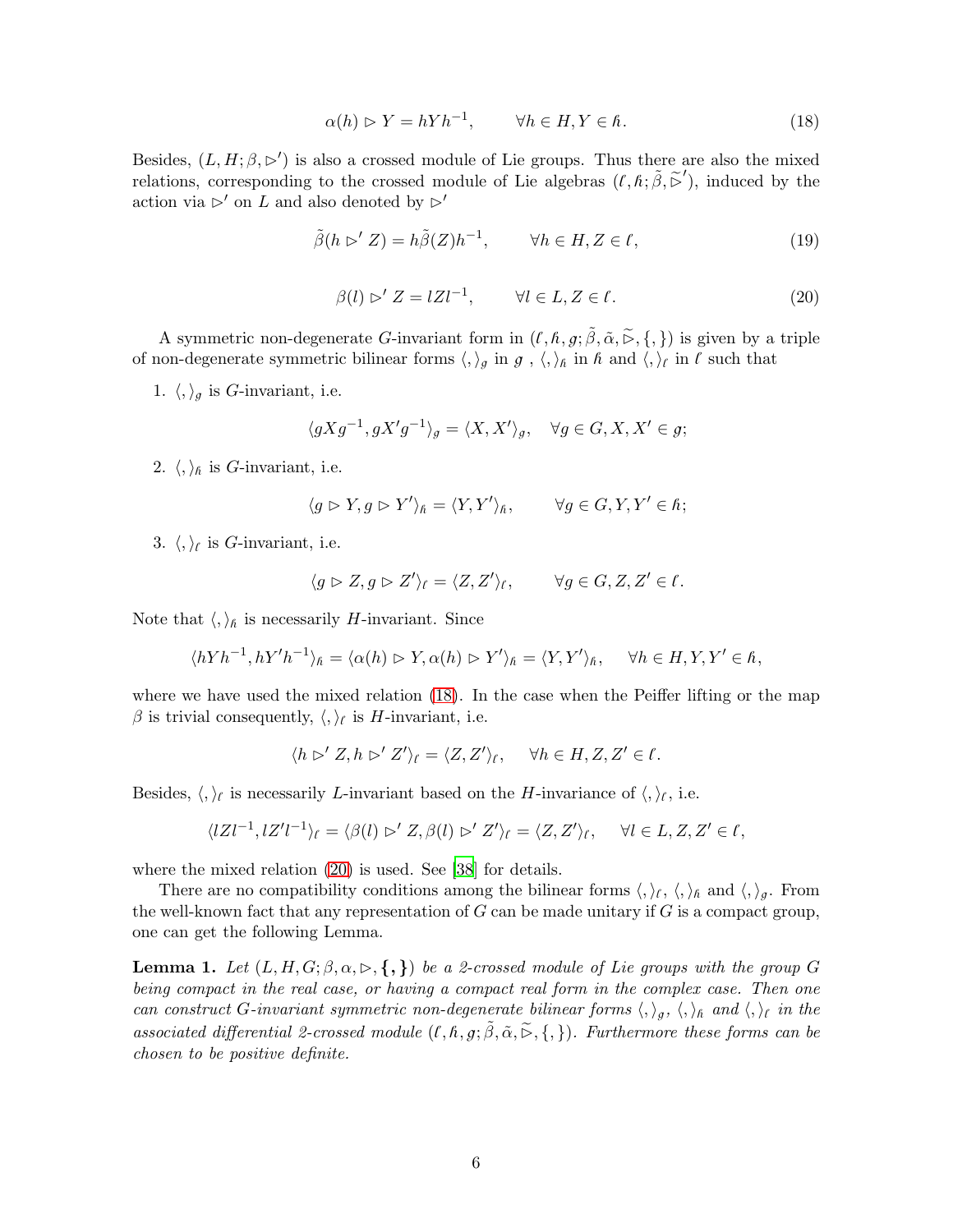These invariance conditions imply that:

$$
\langle [X, X'], X'' \rangle_g = -\langle X', [X, X''] \rangle_g,\tag{21}
$$

$$
\langle [Y, Y'], Y'' \rangle_{\hbar} = -\langle Y', [Y, Y''] \rangle_{\hbar}, \qquad (22)
$$

$$
\langle [Z, Z'], Z'' \rangle_{\ell} = -\langle Z', [Z, Z''] \rangle_{\ell}.
$$
\n(23)

One can define two bilinear antisymmetric maps  $\sigma : \hat{h} \times \hat{h} \longrightarrow g$  by the rule:

$$
\langle \sigma(Y, Y'), X \rangle_g = -\langle Y, X \tilde{\rhd} Y' \rangle_{\hbar}, \qquad \forall X \in g, Y, Y' \in \hbar,
$$
\n(24)

and  $\kappa : \ell \times \ell \longrightarrow g$  by the rule:

$$
\langle \kappa(Z, Z'), X \rangle_g = -\langle Z, X \widetilde{\triangleright} Z' \rangle_f, \qquad \forall X \in g, Z, Z' \in \ell.
$$
 (25)

Especially, when  $h = \ell = g$  and the bilinear form is the Killing form i.e.  $\langle -, -\rangle_g = K(-, -),$ the above definitions will become very natural as follows:

$$
\sigma(Y, Y') = [Y, Y'], \quad X \widetilde{\triangleright} Y' = [X, Y'], \quad \kappa(Z, Z') = [Z, Z'], \quad X \widetilde{\triangleright} Z' = [X, Z'],
$$

and [\(24\)](#page-22-0) and [\(25\)](#page-22-1)will become Killing identities

$$
K([Y, Y'], X) + K(Y, [X, Y']) = 0,
$$
  

$$
K([Z, Z'], X) + K(Z, [X, Z']) = 0.
$$

Due to  $\sigma(Y', Y) = -\sigma(Y, Y')$  and  $\kappa(Z', Z) = -\kappa(Z, Z')$ , then one has

$$
\langle Y, X \tilde{\rhd} Y' \rangle_{\hbar} = -\langle Y', X \tilde{\rhd} Y \rangle_{\hbar} = -\langle X \tilde{\rhd} Y, Y' \rangle_{\hbar},\tag{26}
$$

$$
\langle Z, X\widetilde{\triangleright} Z' \rangle_{\ell} = -\langle Z', X\widetilde{\triangleright} Z \rangle_{\ell} = -\langle X\widetilde{\triangleright} Z, Z' \rangle_{\ell}.
$$
 (27)

Further, one needs to define two bilinear maps  $\eta_1 : \ell \times \ell \longrightarrow \ell$  and  $\eta_2 : \ell \times \ell \longrightarrow \ell$  by the rule:

$$
\langle \{Y, Y'\}, Z \rangle_{\ell} = -\langle Y', \eta_1(Z, Y) \rangle_{\hbar} = -\langle Y, \eta_2(Z, Y') \rangle_{\hbar},\tag{28}
$$

for each Y,  $Y' \in \hbar$ , and  $Z \in \ell$ . See [\[38\]](#page-28-26) for more information about these maps. To obtain the 2-form Yang-Mills equations, one defines a map  $\alpha^* : g \longrightarrow h$  in [\[24\]](#page-28-12) by the rule:

$$
\langle Y, \alpha^*(X) \rangle_{\hbar} = \langle \tilde{\alpha}(Y), X \rangle_g, \qquad \forall X \in g, Y \in \hbar.
$$
 (29)

Here, to obtain the 3-form Yang-Mills equations, we have to define a map  $\beta^* : \hbar \longrightarrow \ell$  by the rule:

$$
\langle Z, \beta^*(Y) \rangle_{\ell} = \langle \tilde{\beta}(Z), Y \rangle_{\hbar}, \qquad \forall Y \in \hbar, Z \in \ell.
$$
 (30)

The maps  $\sigma$ ,  $\kappa$ ,  $\eta_1$ ,  $\eta_2$ ,  $\alpha^*$  and  $\beta^*$  are very closely linked with our approach to the construction of the 3-form Yang-Mills.

In order to calculate more efficiently, we introduce the component notation. Given a Lie algebra g, there is a vector space  $\Lambda^k(M, g)$  of g-valued differential k-forms on the manifold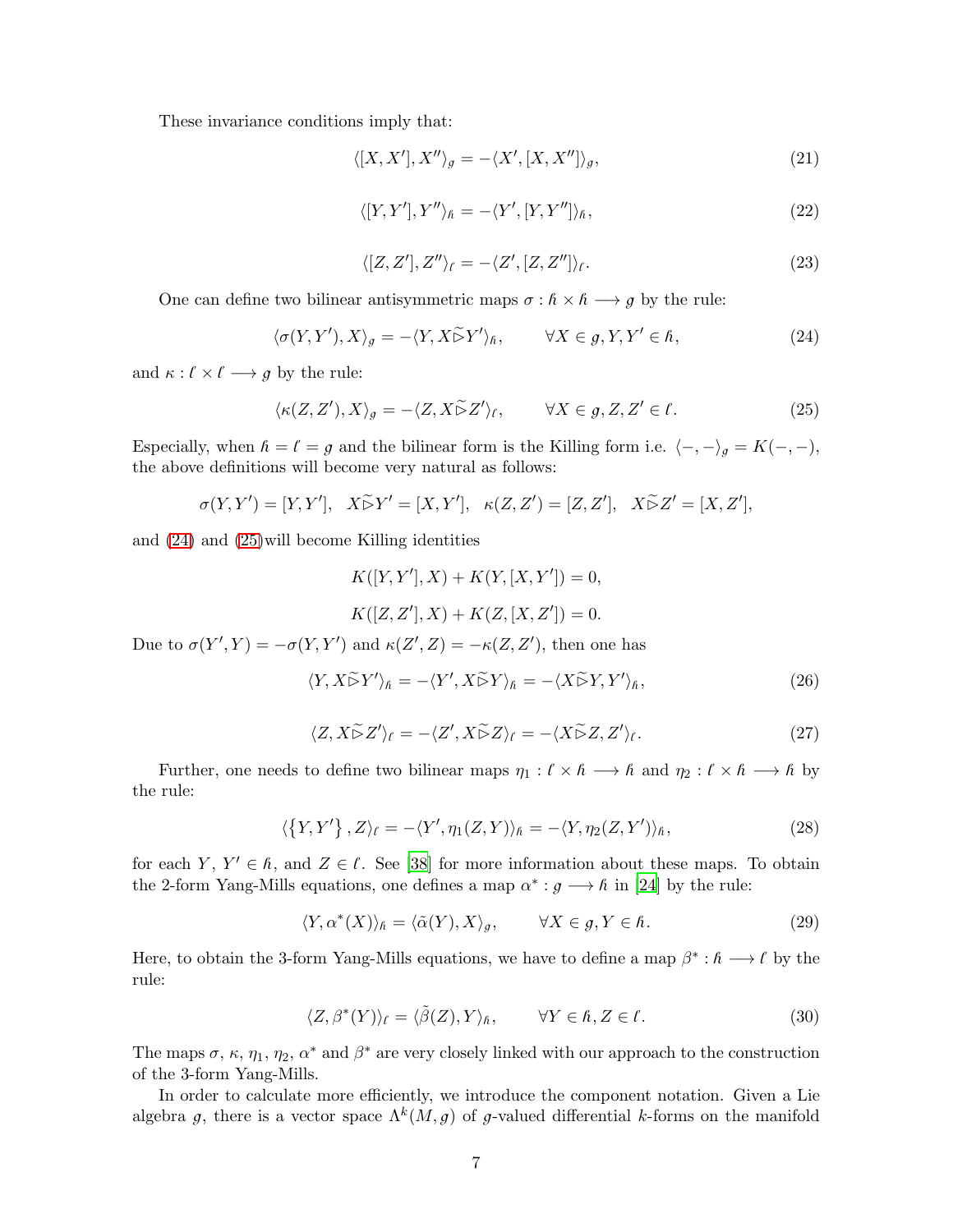M. For  $A = \sum$  $\sum_{a} A^{a} X_{a} \in \Lambda^{k_{1}}(M, g), A' = \sum_{b}$ b  $A'^b X_b \in \Lambda^{k_2}(M, g)$  for some scalar differential  $k_1$ -form  $A^a$ , and  $k_2$ -form  $A'^b$ , and elements  $X_a, X_b \in \mathfrak{g}$ , define

$$
A \wedge A' := \sum_{a,b} A^a \wedge A'^b X_a X_b , \quad A \wedge^{[,]} A' := \sum_{a,b} A^a \wedge A'^b [X_a, X_b], \quad dA = \sum_a dA^a X_a,
$$

then there is an identity

$$
A \wedge^{[,} A' = A \wedge A' - (-1)^{k_1 k_2} A' \wedge A.
$$

In the above, we can also choose g to be  $h$  or  $\ell$ . For  $B = \sum$ b  $B^b Y_b \in \Lambda^{k_1}(M,\hbar), B' = \sum$ b  $B'^b Y_b \in$  $\Lambda^{k_2}(M,\hbar), \,\forall \, Y_a, Y_b \in \hbar,$  define

$$
A\wedge^{\widetilde{\triangleright}} B := \sum_{a,b} A^a \wedge B^b X_a \widetilde{\triangleright} Y_b , \quad B \wedge^{\{\,\}} B' := \sum_{a,b} B^a \wedge B'^b \{ Y_a, Y_b \} , \quad \widetilde{\alpha}(B) := \sum_a B^a \widetilde{\alpha}(Y_a).
$$

For  $C = \sum$ a  $C^a Z_a \in \Lambda^{k_1}(M,\ell)$ , define

$$
A \wedge^{\widetilde{\triangleright}} C := \sum_{a,b} A^a \wedge C^b X_a \widetilde{\triangleright} Z_b , \quad B \wedge^{\widetilde{\triangleright}'} C := \sum_{a,b} B^a \wedge C^b Y_a \widetilde{\triangleright}' Z_b , \quad \widetilde{\beta}(C) := \sum_a C^a \widetilde{\beta}(Z_a),
$$

where  $Y_a \tilde{\triangleright}' Z_b = -\left\{ \tilde{\beta}(Z_b), Y_a \right\}$  by using [\(10\)](#page-20-2).

Furthermore, we have non-degenerate G-invariant forms in  $\Lambda^k(M, g)$ ,  $\Lambda^k(M, \hbar)$  and  $\Lambda^k(M, \ell)$ induced by  $\langle,\rangle_g, \langle,\rangle_h$  and  $\langle,\rangle_{\ell}$  and we denote them by  $\langle,\rangle$ . Then we have

$$
\langle A, A' \rangle := \sum_{a,b} A^a \wedge A'^b \langle X_a, X_b \rangle_g, \quad \langle B, B' \rangle := \sum_{a,b} B^a \wedge B'^b \langle Y_a, Y_b \rangle_h, \quad \langle C, C' \rangle := \sum_{a,b} C^a \wedge C'^b \langle Z_a, Z_b \rangle_f,
$$

where  $C' = \sum$ b  $C'^{b}Z_{b} \in \Lambda^{k_{2}}(M,\ell)$ , and A, A', B, B' are as above. There are identities

$$
\langle A, A' \rangle = (-1)^{k_1 k_2} \langle A', A \rangle, \qquad \langle B, B' \rangle = (-1)^{k_1 k_2} \langle B', B \rangle, \qquad \langle C, C' \rangle = (-1)^{k_1 k_2} \langle C', C \rangle,
$$

using the symmetry of  $\langle,\rangle_g,\langle,\rangle_h$  and  $\langle,\rangle_f$ .

There is an important proposition in [7], and we use it to calculate the 3-form Yang-Mills equations.

**Proposition 1.** 1. For 
$$
A \in \Lambda^k(M, g)
$$
,  $A' \in \Lambda^{k'}(M, g)$  and  $C \in \Lambda^*(M, \ell)$ ,  
\n
$$
\tilde{\beta}(A \wedge^{\tilde{\triangleright}} C) = A \wedge^{\tilde{\triangleright}} \tilde{\beta}(C),
$$
\n(31)

$$
A \wedge^{\widetilde{\triangleright}} A' = A \wedge A' + (-1)^{kk'+1} A' \wedge A. \tag{32}
$$

2. For 
$$
A \in \Lambda^k(M, g)
$$
,  $B_1 \in \Lambda^{t_1}(M, \hbar)$ ,  $B_2 \in \Lambda^{t_2}(M, \hbar)$  and  $W \in \Lambda^*(M, \omega)$  ( $\omega = g, \hbar, \ell$ ),

$$
d(A \wedge^{\widetilde{\rhd}} W) = dA \wedge^{\widetilde{\rhd}} W + (-1)^k A \wedge^{\widetilde{\rhd}} dW,\tag{33}
$$

$$
d(B_1 \wedge^{\{,\}} B_2) = dB_1 \wedge^{\{,\}} B_2 + (-1)^{t_1} B_1 \wedge^{\{,\}} dB_2,
$$
\n(34)

$$
A \wedge^{\tilde{>}} (B_1 \wedge^{\{,\}} B_2) = (A \wedge^{\tilde{>}} B_1) \wedge^{\{,\}} B_2 + (-1)^{kt_1} B_1 \wedge^{\{,\}} (A \wedge^{\tilde{>}} B_2), \tag{35}
$$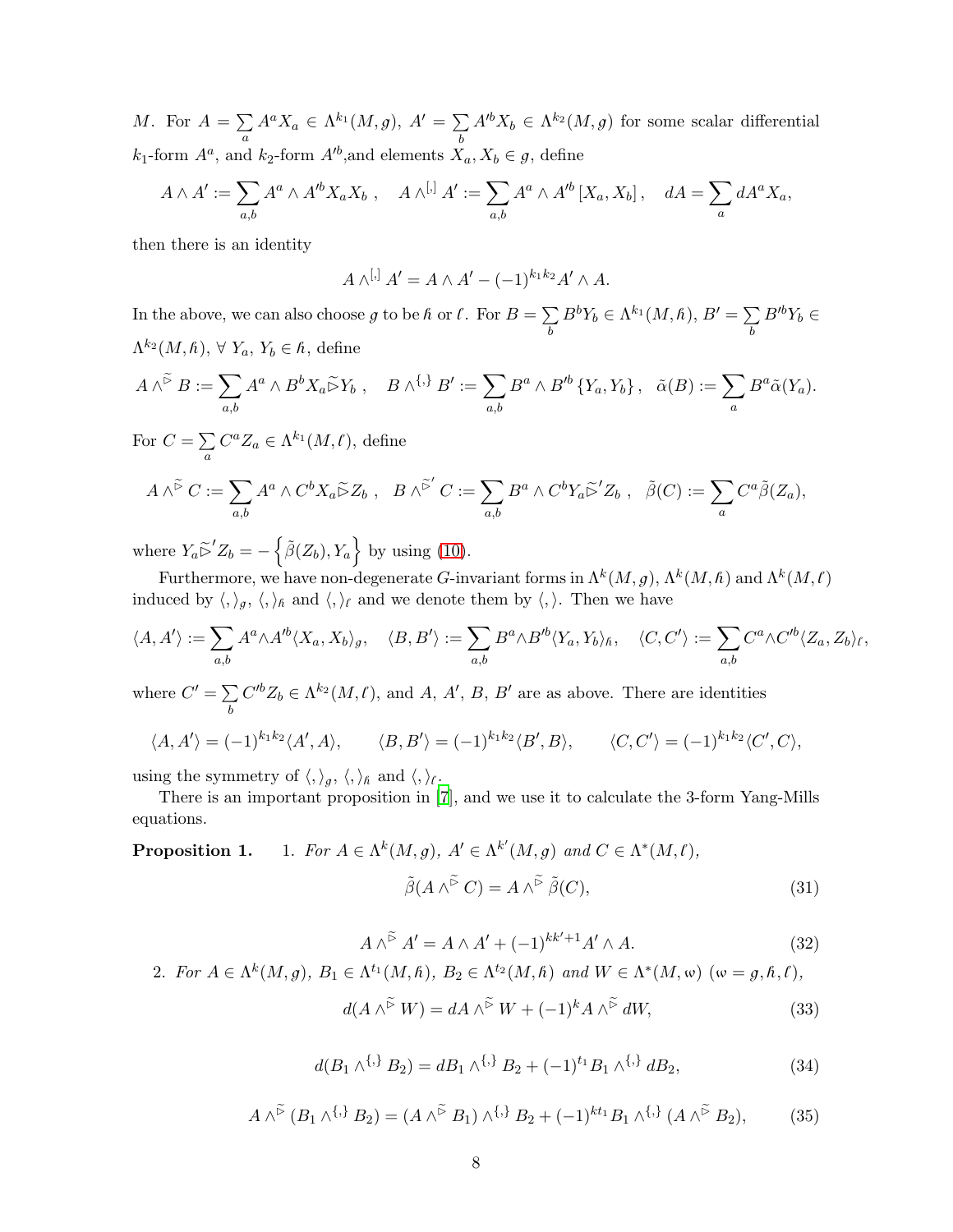The following propositions provide identities of non-degenerate symmetric G-invariant forms in a differential 2-crossed module.

**Proposition 2.** For  $A_1 \in \Lambda^{k_1}(M,g)$ ,  $A_2 \in \Lambda^{k_2}(M,g)$ ,  $A_3 \in \Lambda^{k_3}(M,g)$ ,  $B_1 \in \Lambda^{t_1}(M,h)$ ,  $B_2 \in \Lambda^{t_2}(M,\hbar), B_3 \in \Lambda^{t_3}(M,\hbar), C_1 \in \Lambda^{q_1}(M,\ell), C_2 \in \Lambda^{q_2}(M,\ell), and C_3 \in \Lambda^{q_3}(M,\ell)$  we have

$$
\langle A_1 \wedge^{[,]} A_2, A_3 \rangle = (-1)^{k_1 k_2 + 1} \langle A_2, A_1 \wedge^{[,]} A_3 \rangle,
$$
\n(36)

$$
\langle B_1 \wedge^{[,]} B_2, B_3 \rangle = (-1)^{t_1 t_2 + 1} \langle B_2, B_1 \wedge^{[,]} B_3 \rangle,
$$
\n(37)

$$
\langle C_1 \wedge^{[,} C_2, C_3 \rangle = (-1)^{q_1 q_2 + 1} \langle C_2, C_1 \wedge^{[,} C_3 \rangle. \tag{38}
$$

Proof:We can get these identities easily by using [\(21\)](#page-21-2), [\(22\)](#page-22-2) and [\(23\)](#page-22-3).

 $\Box$ 

 $\Box$ 

**Proposition 3.** For  $A \in \Lambda^k(M, g)$ ,  $B_1 \in \Lambda^{t_1}(M, h)$ ,  $B_2 \in \Lambda^{t_2}(M, h)$ ,  $C_1 \in \Lambda^{q_1}(M, l)$  and  $C_2 \in \Lambda^{q_2}(M,\ell)$ , we have

$$
\langle B_1, A \wedge^{\widetilde{\triangleright}} B_2 \rangle = (-1)^{t_2(k+t_1) + kt_1 + 1} \langle B_2, A \wedge^{\widetilde{\triangleright}} B_1 \rangle = (-1)^{kt_1 + 1} \langle A \wedge^{\widetilde{\triangleright}} B_1, B_2 \rangle, \qquad (39)
$$

$$
\langle C_1, A \wedge^{\tilde{\triangleright}} C_2 \rangle = (-1)^{q_2(k+q_1)+kq_1+1} \langle C_2, A \wedge^{\tilde{\triangleright}} C_1 \rangle = (-1)^{kq_1+1} \langle A \wedge^{\tilde{\triangleright}} C_1, C_2 \rangle. \tag{40}
$$

Proof:We can get those identities easily by using [\(26\)](#page-22-4) and [\(27\)](#page-22-5).

We can define a bilinear map  $\overline{\sigma} : \Lambda^{t_1}(M,\hbar) \times \Lambda^{t_2}(M,\hbar) \longrightarrow \Lambda^{t_1+t_2}(M,g)$  by

$$
\overline{\sigma}(B_1, B_2) := \sum_{a,b} B_1^a \wedge B_2^b \sigma(Y_a, Y_b),
$$

for  $B_1 = \sum$ a  $B_1^a Y_a \in \Lambda^{t_1}(M,\hbar)$  ,  $B_2 = \sum$ b  $B_2^b Y_b \in \Lambda^{t_2}(M,\hbar)$ . Since  $\sigma$  is antisymmetric, we have

$$
\overline{\sigma}(B_1, B_2) = (-1)^{t_1t_2+1} \overline{\sigma}(B_2, B_1).
$$

Let  $A = \sum$  $\sum_{c} A^{c} X_{c} \in \Lambda^{k}(M, g)$ , then

$$
\langle \overline{\sigma}(B_1, B_2), A \rangle = \sum_{a,b,c} B_1^a \wedge B_2^b \wedge A^c \langle \sigma(Y_a, Y_b), X_c \rangle_g = -\sum_{a,b,c} B_1^a \wedge B_2^b \wedge A^c \langle Y_a, X_c \widetilde{\rhd} Y_b \rangle_h
$$
  
=  $(-1)^{kt_2+1} \sum_{a,b,c} B_1^a \wedge A^c \wedge B_2^b \langle Y_a, X_c \widetilde{\rhd} Y_b \rangle_h$   
=  $(-1)^{kt_2+1} \langle B_1, A \wedge \widetilde{\rhd} B_2 \rangle$ ,

by using  $(24)$ , i.e.

$$
\langle \overline{\sigma}(B_1, B_2), A \rangle = (-1)^{kt_2 + 1} \langle B_1, A \wedge^{\widetilde{\triangleright}} B_2 \rangle, \tag{41}
$$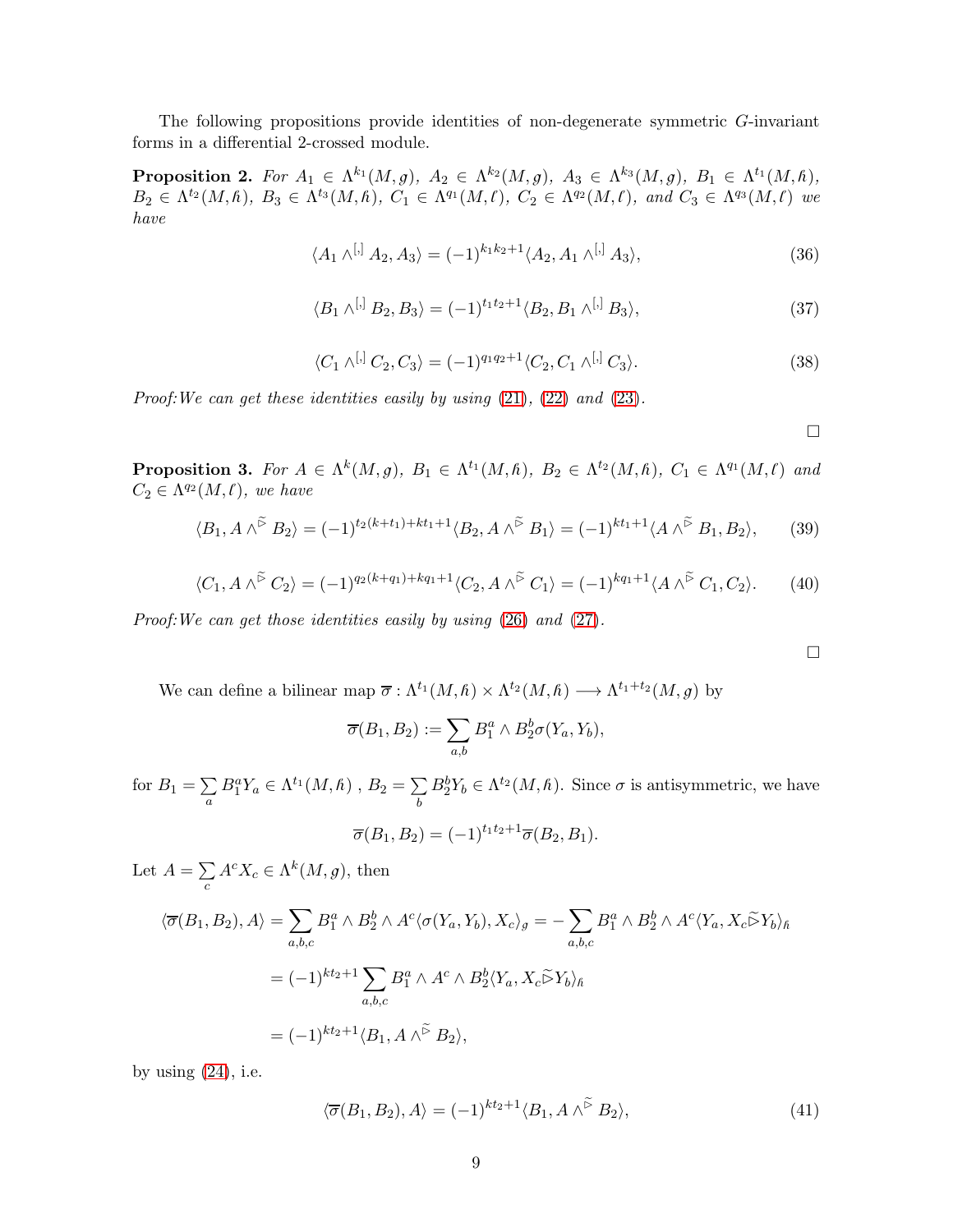and the following identity holds

$$
\langle A, \overline{\sigma}(B_1, B_2) \rangle = (-1)^{t_1 t_2 + 1} \langle A \wedge^{\widetilde{\triangleright}} B_2, B_1 \rangle. \tag{42}
$$

Similarly, we can define a bilinear map  $\overline{\kappa} : \Lambda^{q_1}(M,\ell) \times \Lambda^{q_2}(M,\ell) \longrightarrow \Lambda^{q_1+q_2}(M,g)$  by

$$
\overline{\kappa}(C_1, C_2) := \sum_{a,b} C_1^a \wedge C_2^b \kappa(Z_a, Z_b),
$$

for  $C_1 = \sum$ a  $C_1^a Z_a \in \Lambda^{q_1}(M,\ell)$  and  $C_2 = \sum$ b  $C_2^b Z_b \in \Lambda^{q_2}(M,\ell)$ . Since  $\kappa$  is antisymmetric, we have

$$
\overline{\kappa}(C_1, C_2) = (-1)^{q_1 q_2 + 1} \overline{\kappa}(C_2, C_1).
$$

Let

$$
A = \sum_{c} A^{c} X_{c} \in \Lambda^{k}(M, g),
$$

then

$$
\langle \overline{\kappa}(C_1, C_2), A \rangle = \sum_{a,b,c} C_1^a \wedge C_2^b \wedge A^c \langle \kappa(Z_a, Z_b), X_c \rangle_g = -\sum_{a,b,c} C_1^a \wedge C_2^b \wedge A^c \langle Z_a, X_c \widetilde{\triangleright} Z_b \rangle_f
$$
  
=  $(-1)^{kq_2+1} \sum_{a,b,c} C_1^a \wedge A^c \wedge C_2^b \langle Z_a, X_c \widetilde{\triangleright} Z_b \rangle_f$   
=  $(-1)^{kq_2+1} \langle C_1, A \wedge \widetilde{\triangleright} C_2 \rangle$ ,

by using  $(25)$ , i.e.

$$
\langle \overline{\kappa}(C_1, C_2), A \rangle = (-1)^{kq_2+1} \langle C_1, A \wedge^{\widetilde{\triangleright}} C_2 \rangle, \tag{43}
$$

and there is an identity

$$
\langle A, \overline{\kappa}(C_1, C_2) \rangle = (-1)^{q_1 q_2 + 1} \langle A \wedge^{\widetilde{\triangleright}} C_2, C_1 \rangle. \tag{44}
$$

Finally, we define bilinear maps  $\overline{\eta_i} : \Lambda^q(M, \ell) \times \Lambda^t(M, \hbar) \longrightarrow \Lambda^{q+t}(M, \hbar)$  by

$$
\overline{\eta_i}(C, B) := \sum_{a,b} C^b \wedge B^a \eta_i(Z_b, Y_a), \quad i = 1, 2
$$

for  $B_i = \sum$ a  $B_i^a Y_a \in \Lambda^{t_i}(M,\hbar), C = \sum$ b  $C^b Z_b \in \Lambda^q(M, \ell)$ . There are two identities

$$
\langle B_1 \wedge^{\{, \}\} B_2, C \rangle = (-1)^{t_1(t_2 + q) + 1} \langle B_2, \overline{\eta_1}(C, B_1) \rangle = (-1)^{t_2 q + 1} \langle B_1, \overline{\eta_2}(C, B_2) \rangle, \tag{45}
$$

by using  $(28)$ .

For  $A \in \Lambda^k(M, g)$ ,  $B \in \Lambda^t(M, \hbar)$  and  $C \in \Lambda^q(M, \ell)$ , we have

$$
\langle B, \alpha^*(A) \rangle = \langle \tilde{\alpha}(B), A \rangle, \tag{46}
$$

$$
\langle C, \beta^*(B) \rangle = \langle \tilde{\beta}(C), B \rangle, \tag{47}
$$

being induced by [\(29\)](#page-22-7) and [\(30\)](#page-23-0).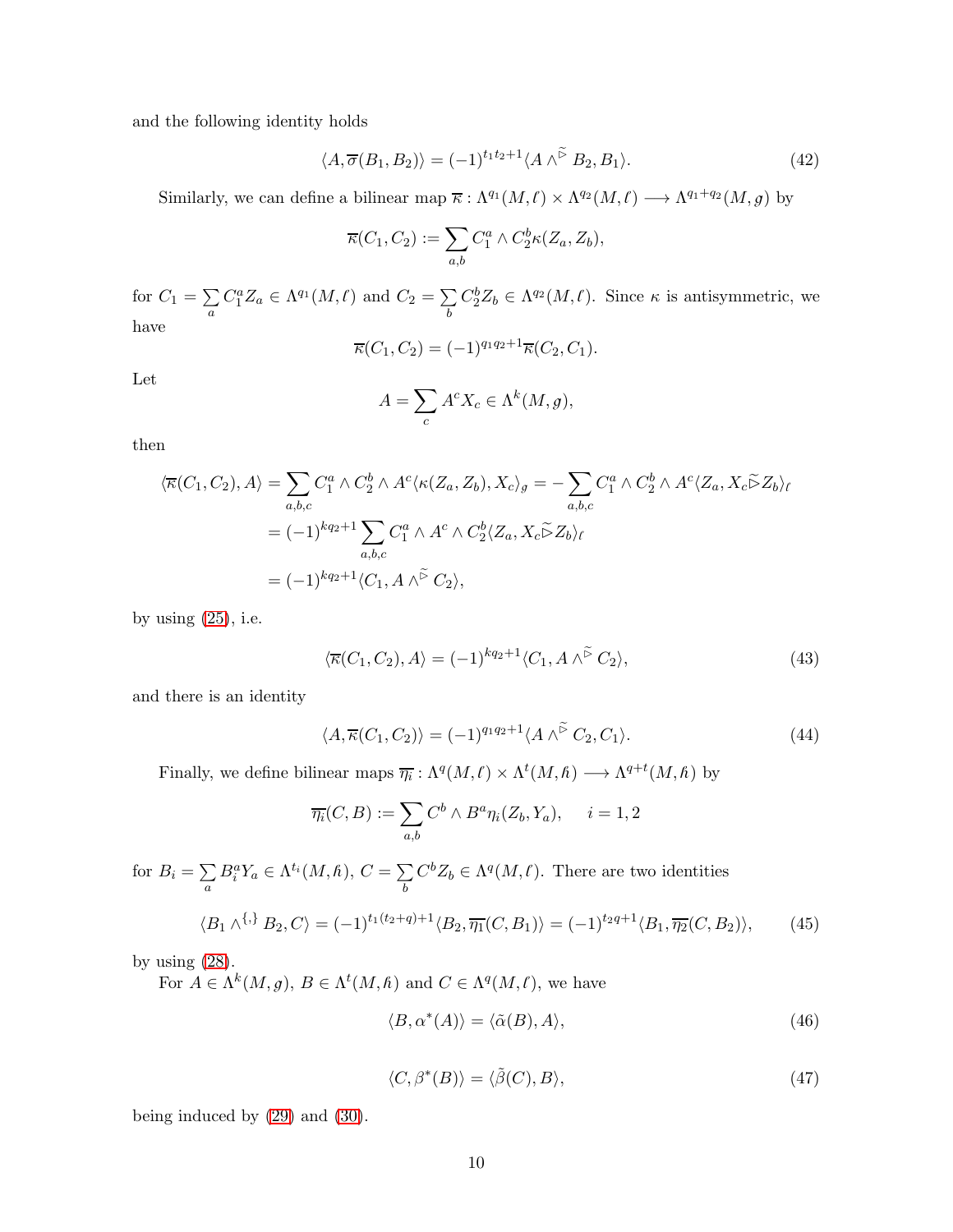Up to present, we have established the algebraic structures of 3-form Yang-Mills theory. Next, we derive the 3-Bianchi-Identities on account of the above properties for Lie algebra valued differential forms. The 3-connection, on d-dimensional spacetime manifold  $M$  ( $d \geq 4$ ), is described by a 1-form A valued in the Lie algebra  $g$ , a 2-form B valued in the Lie algebra  $h$ , and a 3-form C valued in the Lie algebra  $\ell$ . We refer the interested readers to [7] for more details. The corresponding 3-curvature in this case is given by

$$
\Omega_1:= dA + A\wedge A, \qquad \Omega_2:= dB + A\wedge^{\widetilde{\rhd}} B, \qquad \Omega_3:= dC + A\wedge^{\widetilde{\rhd}} C + B\wedge^{\{\,\}} B.
$$

There are a fake 1-curvature and a fake 2-curvature defined as

$$
F_1 := dA + A \wedge A - \tilde{\alpha}(B), \qquad F_2 := dB + A \wedge^{\tilde{\triangleright}} B - \tilde{\beta}(C).
$$

We call the 3-connection  $(A, B, C)$  fake 1-flat, if the fake 1-curvature vanishes, i.e.  $F_1 = 0$ . Similarly, we call the 3-connection  $(A, B, C)$  fake 2-flat, if the fake 2-curvature vanishes, i.e.  $F_2 = 0$ . If the 3-curvature 4-form vanishes, i.e.  $\Omega_3 = 0$ , the 3-connection  $(A, B, C)$  will be called 3-flat. When  $(A, B, C)$  is both fake 1-flat and fake 2-flat, we say that the 3-connection  $(A, B, C)$  is fake-flat. Otherwise, the 3-connection  $(A, B, C)$  is not fake-flat.

**Theorem 1.** If  $(A, B, C)$  is any 3-connection on M, then its fake 3-curvature  $(\Omega_3, F_1, F_2)$ satisfies the 3-Bianchi-Identities:

$$
dF_1 + A \wedge^{[,]} F_1 = -\tilde{\alpha}(F_2),\tag{48}
$$

$$
dF_2 + A \wedge^{\widetilde{\triangleright}} F_2 = (F_1 + \widetilde{\alpha}(B)) \wedge^{\widetilde{\triangleright}} B - \widetilde{\beta}(\Omega_3 - B \wedge^{\{\,\}} B), \tag{49}
$$

$$
d\Omega_3 + A \wedge^{\tilde{\triangleright}} \Omega_3 = (F_1 + \tilde{\alpha}(B)) \wedge^{\tilde{\triangleright}} C + (F_2 + \tilde{\beta}(C)) \wedge^{\{,\}} B + B \wedge^{\{,\}} (F_2 + \tilde{\beta}(C)). \tag{50}
$$

Proof:

$$
dF_1 = d(dA + A \wedge A - \tilde{\alpha}(B)) = dA \wedge A - A \wedge dA - d(\tilde{\alpha}(B))
$$
  
= 
$$
-A \wedge^{[,]} F_1 - \tilde{\alpha}(F_2 + \tilde{\beta}(C)),
$$

using  $\alpha(A \wedge^{\widetilde{\triangleright}} B) = A \wedge^{[,]} \tilde{\alpha}(B)$ , and

$$
dF_2 = d(dB + A \wedge^{\widetilde{\triangleright}} B - \widetilde{\beta}(C)) = dA \wedge^{\widetilde{\triangleright}} B - A \wedge^{\widetilde{\triangleright}} dB - d(\widetilde{\beta}(C))
$$
  
=  $(F_1 + \widetilde{\alpha}(B)) \wedge^{\widetilde{\triangleright}} B - \widetilde{\beta}(\Omega_3 - B \wedge^{\{\,\}} B) - A \wedge^{\widetilde{\triangleright}} F_2,$ 

using [\(31\)](#page-23-1) and  $\widetilde{\triangleright}$  is homomorphism, and

$$
d\Omega_3 = d(dC + A \wedge^{\tilde{\triangleright}} C + B \wedge^{\{\,\}} B) = dA \wedge^{\tilde{\triangleright}} C - A \wedge^{\tilde{\triangleright}} dC + d(B \wedge^{\{\,\}} B)
$$
  
=  $(F_1 + \tilde{\alpha}(B)) \wedge^{\tilde{\triangleright}} C - A \wedge^{\tilde{\triangleright}} \Omega_3 + (F_2 + \tilde{\beta}(C)) \wedge^{\{\,\}} B + B \wedge^{\{\,\}} (F_2 + \tilde{\beta}(C)),$ 

using [\(33\)](#page-23-2),[\(34\)](#page-24-0),[\(35\)](#page-24-1) and  $\widetilde{\triangleright}$  is homomorphism.

 $\Box$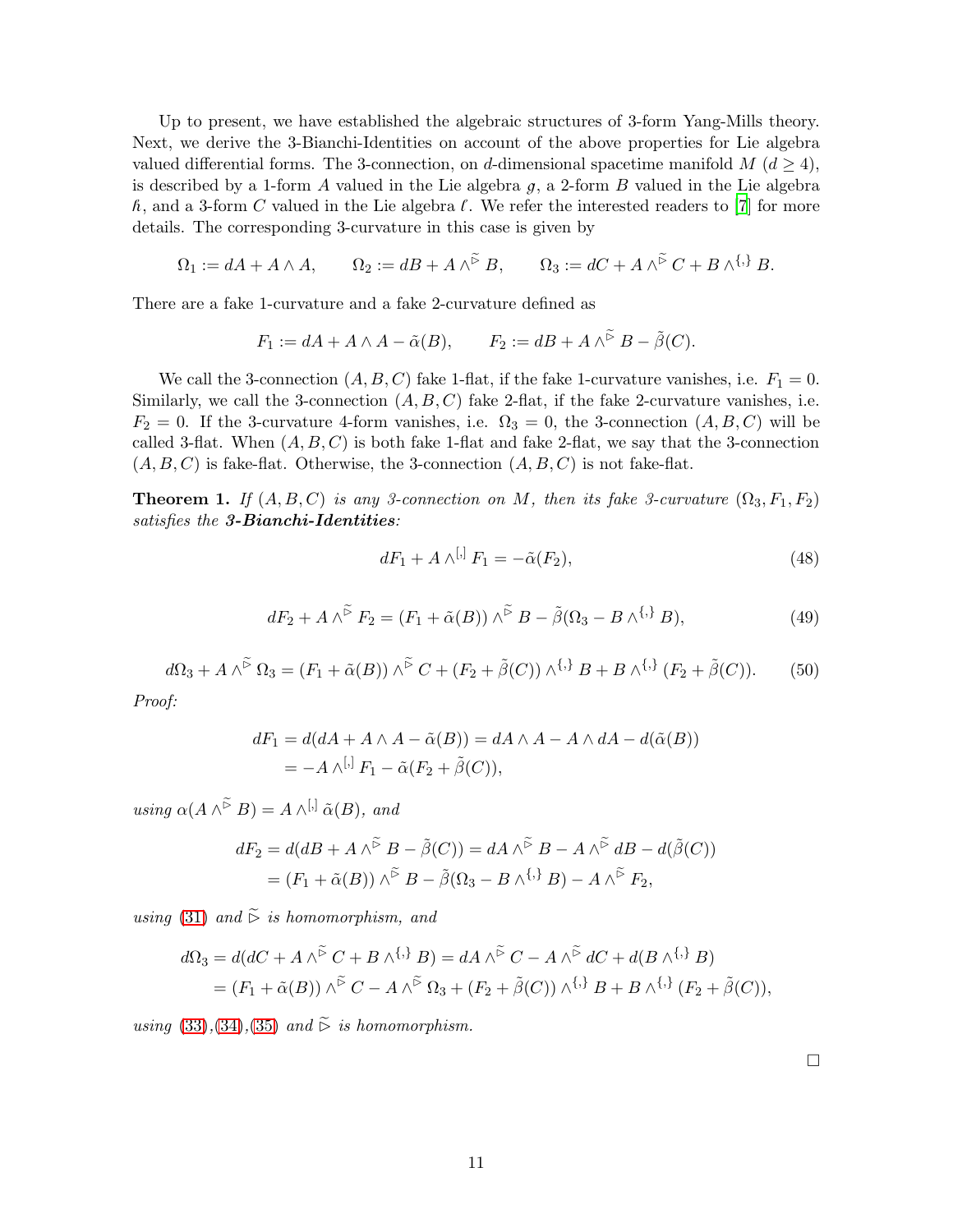When the maps  $\tilde{\alpha}$  and  $\tilde{\beta}$  are trivial, i.e.  $\tilde{\alpha}(B) = 0$  and  $\tilde{\beta}(C) = 0$ , we consider the ordinary 3-curvature  $(\Omega_1, \Omega_2, \Omega_3)$  satisfying the **3-Bianchi-Identities** which can be derived from Theorem [1](#page-24-2)

$$
d\Omega_1 + A \wedge^{[,} \Omega_1 = 0,\tag{51}
$$

$$
d\Omega_2 + A \wedge^{\widetilde{\triangleright}} \Omega_2 = \Omega_1 \wedge^{\widetilde{\triangleright}} B,\tag{52}
$$

$$
d\Omega_3 + A \wedge^{\widetilde{\triangleright}} \Omega_3 = \Omega_1 \wedge^{\widetilde{\triangleright}} C + \Omega_2 \wedge^{\{\,\}} B + B \wedge^{\{\,\}} \Omega_2. \tag{53}
$$

Generalizing the Yang-Mills action and the 2-form Yang-Mills action in [\[24\]](#page-28-12), we write down the following 3-form Yang-Mills action as a function of the 3-connection (A, B, C) in 3-form Yang-Mills gauge theory:

$$
S = \int_M \langle F_1, *F_1 \rangle + \langle F_2, *F_2 \rangle + \langle \Omega_3, * \Omega_3 \rangle,
$$

by setting the variation of the action to zero:

$$
\delta S = 2 \int_M \langle \delta F_1, *F_1 \rangle + \langle \delta F_2, *F_2 \rangle + \langle \delta \Omega_3, * \Omega_3 \rangle = 0.
$$

The first section is as follows:

$$
\langle \delta F_1, *F_1 \rangle = \langle \delta(dA + A \wedge A - \tilde{\alpha}(B)), *F_1 \rangle
$$
  
= 
$$
\langle \delta A, d * F_1 + A \wedge^{[,]} *F_1 \rangle - \langle \delta B, \alpha^*(*F_1) \rangle,
$$

using  $\delta(A \wedge A) = A \wedge^{[,]} \delta A$ , [\(36\)](#page-24-3) and [\(46\)](#page-26-0). The second section is as follows :

$$
\langle \delta F_2, *F_2 \rangle = \langle \delta (dB + A \wedge \tilde{B} B - \tilde{\beta}(C)), *F_2 \rangle
$$
  
= -\langle \delta A, \overline{\sigma}(\*F\_2, B) \rangle - \langle \delta B, d \* F\_2 + A \wedge \tilde{B} \* F\_2 \rangle - \langle \delta C, \beta^\*(\*F\_2) \rangle,

using  $\delta(A \wedge^{\tilde{\triangleright}} B) = \delta A \wedge^{\tilde{\triangleright}} B + A \wedge^{\tilde{\triangleright}} \delta B$ , [\(42\)](#page-25-0), [\(39\)](#page-24-4) and [\(47\)](#page-26-1). The third section is as follows :

$$
\langle \delta\Omega_3, * \Omega_3 \rangle = \langle \delta(dC + A \wedge^{\widetilde{\triangleright}} C + B \wedge^{\{\,\}} B), * \Omega_3 \rangle
$$
  
=  $(-1)^{d-1} \langle \delta A, \overline{\kappa}(*\Omega_3, C) \rangle - \langle \delta B, \overline{\eta_2}(*\Omega_3, B) + \overline{\eta_1}(*\Omega_3, B) \rangle$   
+  $\langle \delta C, d * \Omega_3 + A \wedge^{\widetilde{\triangleright}} * \Omega_3 \rangle$ ,

using  $(44),(40)$  $(44),(40)$  and  $(45)$ . Thus we have

$$
\delta S = 2 \int_M \langle \delta A, d * F_1 + A \wedge^{[,]} * F_1 + (-1)^{d-1} \overline{\kappa}(*\Omega_3, C) - \overline{\sigma}(*F_2, B) \rangle
$$
  
 
$$
- \langle \delta B, d * F_2 + A \wedge^{\widetilde{\triangleright}} * F_2 + \overline{\eta_2}(*\Omega_3, B) + \overline{\eta_1}(*\Omega_3, B) + \alpha^*(*F_1) \rangle
$$
  
 
$$
+ \langle \delta C, d * \Omega_3 + A \wedge^{\widetilde{\triangleright}} * \Omega_3 - \beta^*(*F_2) \rangle.
$$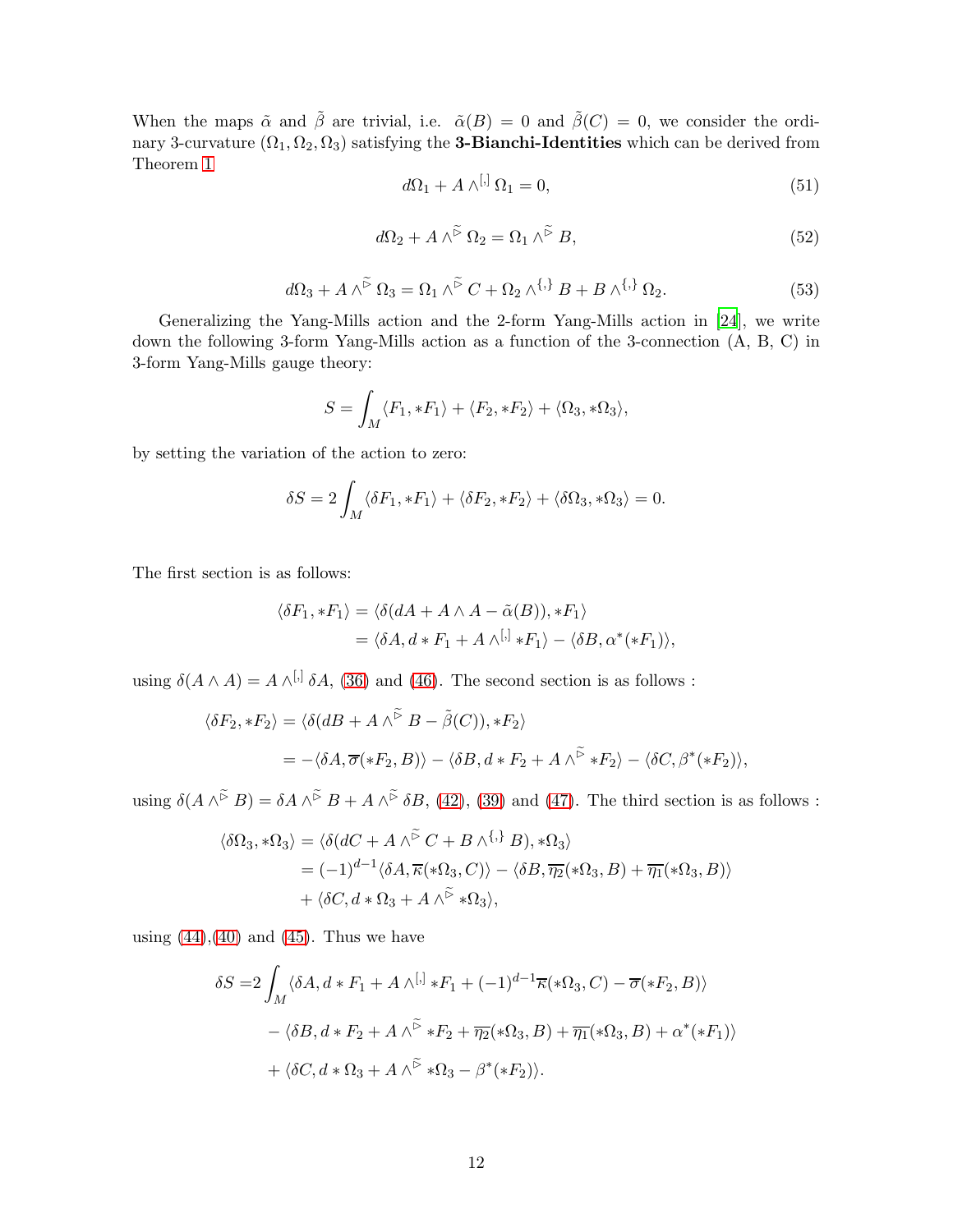We see that the variation of the action vanishes for  $\delta A$ ,  $\delta B$  and  $\delta C$  if and only if the following field equations hold:

$$
d * F_1 + A \wedge^{[,]} * F_1 = \overline{\sigma}(*F_2, B) + (-1)^d \overline{\kappa}(*\Omega_3, C),
$$
\n
$$
(54)
$$

$$
d * F_2 + A \wedge^{\widetilde{\rhd}} * F_2 = -\overline{\eta_2}(*\Omega_3, B) - \overline{\eta_1}(*\Omega_3, B) - \alpha^*(*F_1), \tag{55}
$$

$$
d * \Omega_3 + A \wedge^{\widetilde{\rhd}} * \Omega_3 = \beta^*(*F_2). \tag{56}
$$

And when the 3-connection  $(A, B, C)$  is fake-flat, the field equations become

$$
d * \Omega_1 + A \wedge^{[,]} * \Omega_1 = \overline{\sigma}(*\Omega_2, B) + (-1)^d \overline{\kappa}(*\Omega_3, C),
$$
\n(57)

$$
d * \Omega_2 + A \wedge^{\widetilde{\triangleright}} * \Omega_2 = -\overline{\eta_2}(*\Omega_3, B) - \overline{\eta_1}(*\Omega_3, B), \tag{58}
$$

$$
d * \Omega_3 + A \wedge^{\widetilde{\triangleright}} * \Omega_3 = 0. \tag{59}
$$

Though one may wonder about 4-gauge theory, to the best of our knowledge, it has not been defined yet. The notion of a 3-crossed module, which should be the foundation of 4-gauge theory, has been developed in [\[39](#page-28-27), [40\]](#page-28-28). Ideally, in higher gauge theory, the Yang-Mills theory may be generalized to a kind of "n-form Yang-Mills theory" in accordance with the chosen n-group structure  $(n > 3)$  [\[41](#page-28-29)]. There is no doubt that one may encounter a lot of difficulties.

To summarize, the relationships between the related models are concluded in Figure [6.](#page-20-3)



Figure 6: The relationships

## Acknowledgment

The authors would like to thank referees for useful comments and references. This work is supported by the National Natural Science Foundation of China (Nos.11871350, NSFC no. 11971322).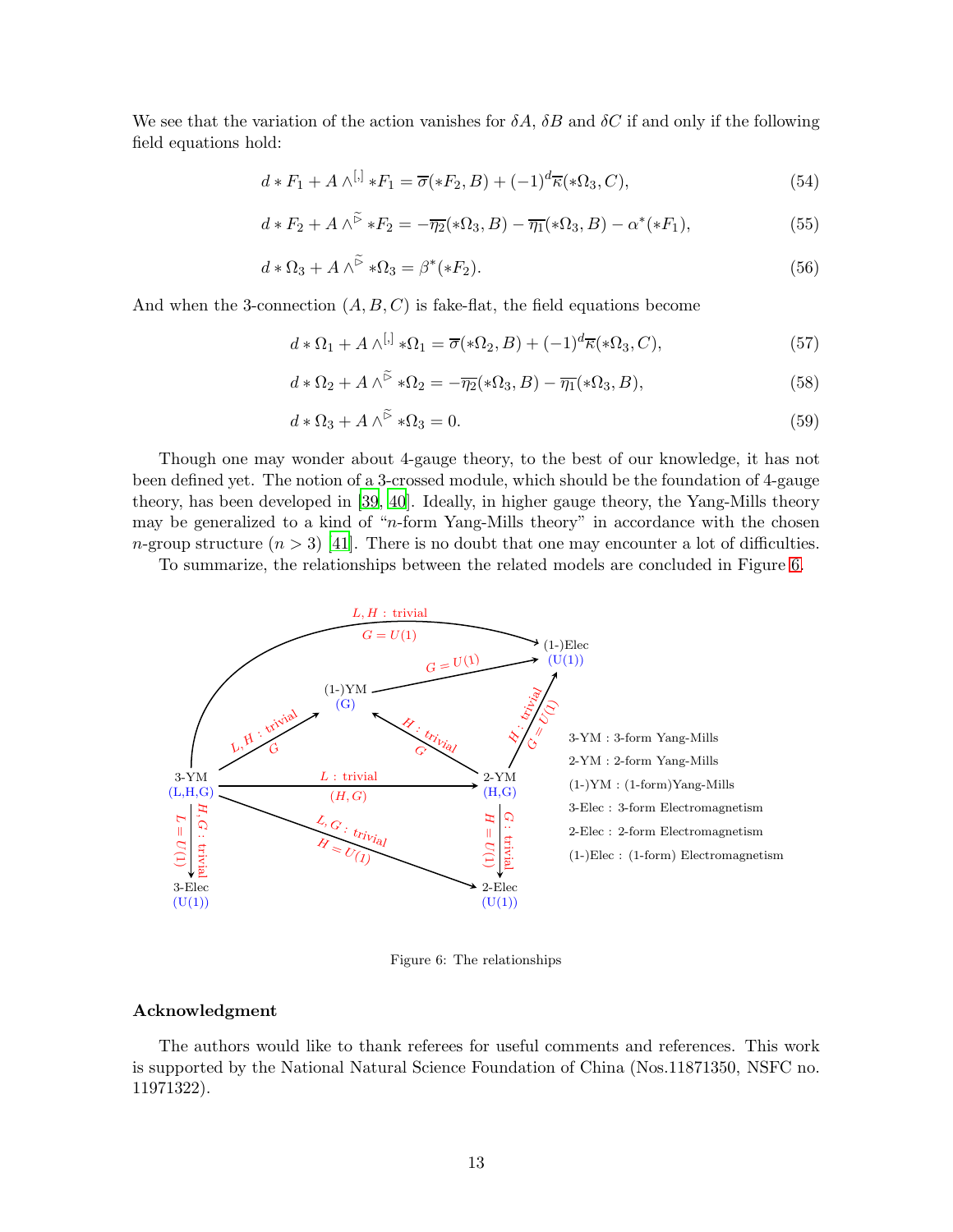### References

- [1] J. C. Baez and J. Huerta, An invitation to higher gauge theory, Gen. Relativ. Gravit. 43 (2010) 2335–2392, [arXiv:1003.4485 \[hep-th\].](arXiv:1003.4485 [hep-th])
- [2] J. C. Baez and U. Schreiber, Higher gauge theory, Commun. Contemp. Math. 431 (2007) 7–30, [arXiv:math/0511710.](arXiv:math/0511710)
- [3] T. Bartels, Higher gauge theory I : 2-bundles, [arXiv:math/0410328 .]( arXiv:math/0410328 )
- [4] J. C. Baez and U. Schreiber, Higher gauge theory: 2-connections on 2-bundles, [arXiv:hep-th/0412325.]( arXiv:hep-th/0412325)
- [5] J. F. Martins and R. Picken, The fundamental gray 3-groupoid of a smooth manifold and local 3-dimensional holonomy based on a 2-crossed module, Differ. Geom. Appl. 29 (2011) 179–206, [arXiv:0907.2566 \[math.CT\].](arXiv:0907.2566 [math.CT])
- [6] C. Saemann and M. Wolf, Six-dimensional superconformal field theories from principal 3-bundles over twistor space, Lett. Math. Phys. 104 (2014) 1147–1188, [arXiv:1305.4870 \[hep-th\].](arXiv:1305.4870 [hep-th])
- [7] W. Wang, On 3-gauge transformations, 3-curvatures, and gray-categories, J. Math. Phys 55 (2014) 043506, [arXiv:1311.3796 \[math-ph\].](arXiv:1311.3796 [math-ph])
- [8] D. Fiorenza, H. Sati and U. Schreiber, The  $E_8$  moduli 3-stack of the C-field in M-theory, Commun. Math. Phys. 333 (2015) 117–151, [arXiv:1202.2455 \[hep-th\] .]( arXiv:1202.2455 [hep-th] )
- [9] T. Radenkovic and M. Vojinovic, Quantum gravity and elementary particles from higher gauge theory, Ann. Univ. Craiova Phys. 30 (2020) 74-84, [arXiv:2103.08037 \[hep-th\] .](arXiv:2103.08037 [hep-th])
- [10] U. Schreiber, From loop space mechanics to nonabelian strings, [arXiv:hep-th/0509163.](arXiv:hep-th/0509163)
- [11] P. Aschieri, L. Cantini and B. Jurco, Nonabelian bundle gerbes, their differential geometry and gauge theory, Commun. Math. Phys. 254 (2005) 367-400, [arXiv:hep-th/0312154.]( arXiv:hep-th/0312154)
- [12] F. Girelli and H. Pfeiffer, Higher gauge theory-differential versus integral formulation, J.Math.Phys. 45 (2004) 3949–3971.
- [13] H. Sati, U. Schreiber and J. Stasheff,  $L_{\infty}$ -algebras and applications to string- and Chern-Simons n-transport, Quantum field theory: competitive models, Springer (2009) 303–424, [arXiv:0801.3480 \[math.DG\].](arXiv:0801.3480 [math.DG])
- [14] H. Sati, Geometric and topological structures related to M-branes, Proc. Symp. Pure Math. 81 (2010) 181-236, [arXiv:1001.5020 \[math.DG\].](arXiv:1001.5020 [math.DG])
- [15] S. Palmer, Higher gauge theory and M-theory, [arXiv:1407.0298 \[hep-th\].]( arXiv:1407.0298 [hep-th])
- [16] H. Pfeiffer, Higher gauge theory and a non-Abelian generalization of 2-form electrodynamics, Ann. Phys. 308 (2003) 447-477, [arXiv:hep-th/0304074.](arXiv:hep-th/0304074)
- [17] M. Kalb and P. Ramond, Classical direct interstring action, Phys. Rev. D. 9 (1974) 2273–2284.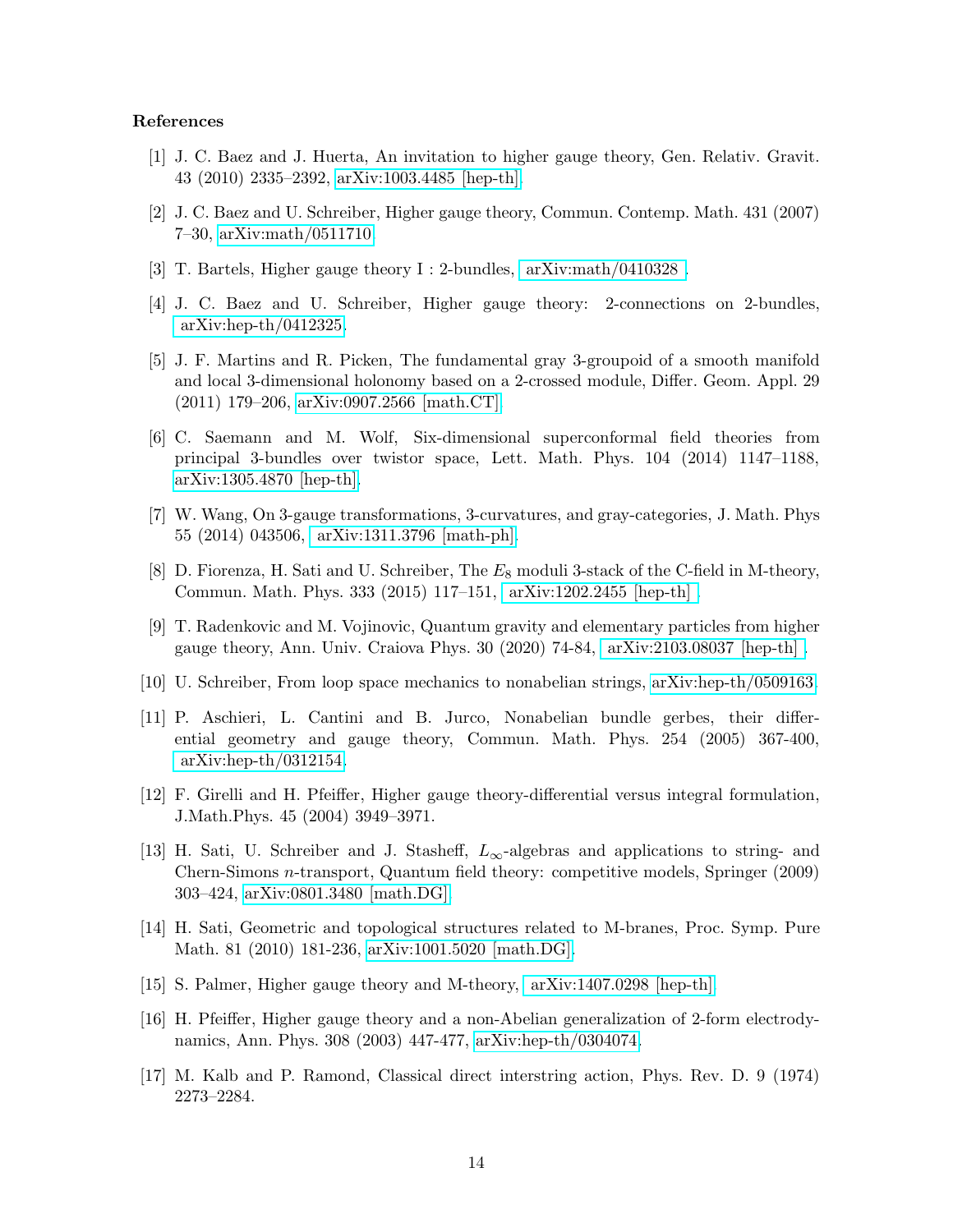- [18] Y. Zunger, p-Gerbes and extended objects in string theory, [arXiv:hep-th/0002074.](arXiv:hep-th/0002074)
- [19] M. Henneaux and C. Teitelboim, p-form electrodynamics, Found. Phys. 16 (1986) 593–617.
- [20] E. Esmaeili, p-form gauge fields: charges and memories, [arXiv:2010.13922 \[hep-th\].](arXiv:2010.13922 [hep-th])
- $[21]$  Y. Tanizaki and M. Unsal, Modified instanton sum in QCD and higher-groups, J. High. Energy. Phys. 03 (2020) 123, [arXiv:1912.01033 \[hep-th\].](arXiv:1912.01033 [hep-th])
- [22] V. Mathai and D. Roberts, Yang–Mills theory for bundle gerbes, J. Phys. A-Math. Theor. 39 (2006) 6039–6044, [arXiv:hep-th/0509037.](arXiv:hep-th/0509037)
- [23] M. Vákár, Principal bundles and gauge theories, Universiteit Utrecht, [http://philsci-archive.pitt.edu/10008/.](http://philsci-archive.pitt.edu/10008/)
- [24] J. C. Baez, Higher Yang-Mills theory, [arXiv:hep-th/0206130.](arXiv:hep-th/0206130)
- [25] J. C. Baez and A. D. Lauda, Higher-dimensional algebra V: 2-groups, Theor. Appl. Categ. 12 (2004) 423–491, [arXiv:math/0307200.](arXiv:math/0307200)
- [26] J. C. Baez and A. S. Crans, Higher-dimensional algebra VI: lie 2-algebras, Theor. Appl. Categ. 12 (2004) 492–528, [arXiv:math/0307263.](arXiv:math/0307263)
- [27] R. Brown and P. J. Higgins, On the connection between the second relative homotopy groups of some related spaces, P. Lond. Math. Soc. 36 (1978) 193–212.
- [28] J. C. Morton and R. Picken, 2-group actions and moduli spaces of higher gauge theory, J. Geom. Phys. 148 (2020) 103548, [arXiv:1904.10865 \[math-ph\].](arXiv:1904.10865 [math-ph])
- [29] A. Gastel, Canonical gauges in higher gauge theory, Commun. Math. Phys. 376 (2020) 1053–1071, [arXiv:1810.06278 \[math-ph\].](arXiv:1810.06278 [math-ph])
- [30] T. Radenkovic and M. Vojinovic, Gauge symmetry of the 3BF theory for a generic Lie 3-group, [arXiv:2101.04049 \[hep-th\].](arXiv:2101.04049 [hep-th])
- [31] Y. Hidaka, M. Nitta and R. Yokokura, Global 3-group symmetry and 't Hooft anomalies in axion electrodynamics, J. High. Energy. Phys. 01 (2021) 173, [arXiv:2009.14368 \[hep-th\].](arXiv:2009.14368 [hep-th])
- [32] T. Radenkovic and M. Vojinovic, Hamiltonian analysis for the scalar electrodynamics as 3BF theory, Symmetry. Integr. Geom. 12, 620 (2020), [arXiv:2004.06901 \[gr-qc\].](arXiv:2004.06901 [gr-qc])
- [33] K. H. Kamps and T. Porter, 2-groupoid enrichments in homotopy theory and algebra, K-theory. 25 (2002) 373–409.
- [34] A. Mutlu, T. Porter and R. Brown, Freeness conditions for 2-crossed modules and complexes, Theor. Appl. Categ. 4 (1998) 174–194.
- [35] T. Porter, The crossed menagerie: an introduction to crossed gadgetry and cohomology in algebra and topology, [https://ncatlab.org/timporter/files/menagerie11.pdf.](https://ncatlab.org/timporter/files/menagerie11.pdf)
- [36] G. J. Ellis, Homotopical aspects of Lie algebras, J. Aust. Math. Soc. A. 54 (1993) 393–419.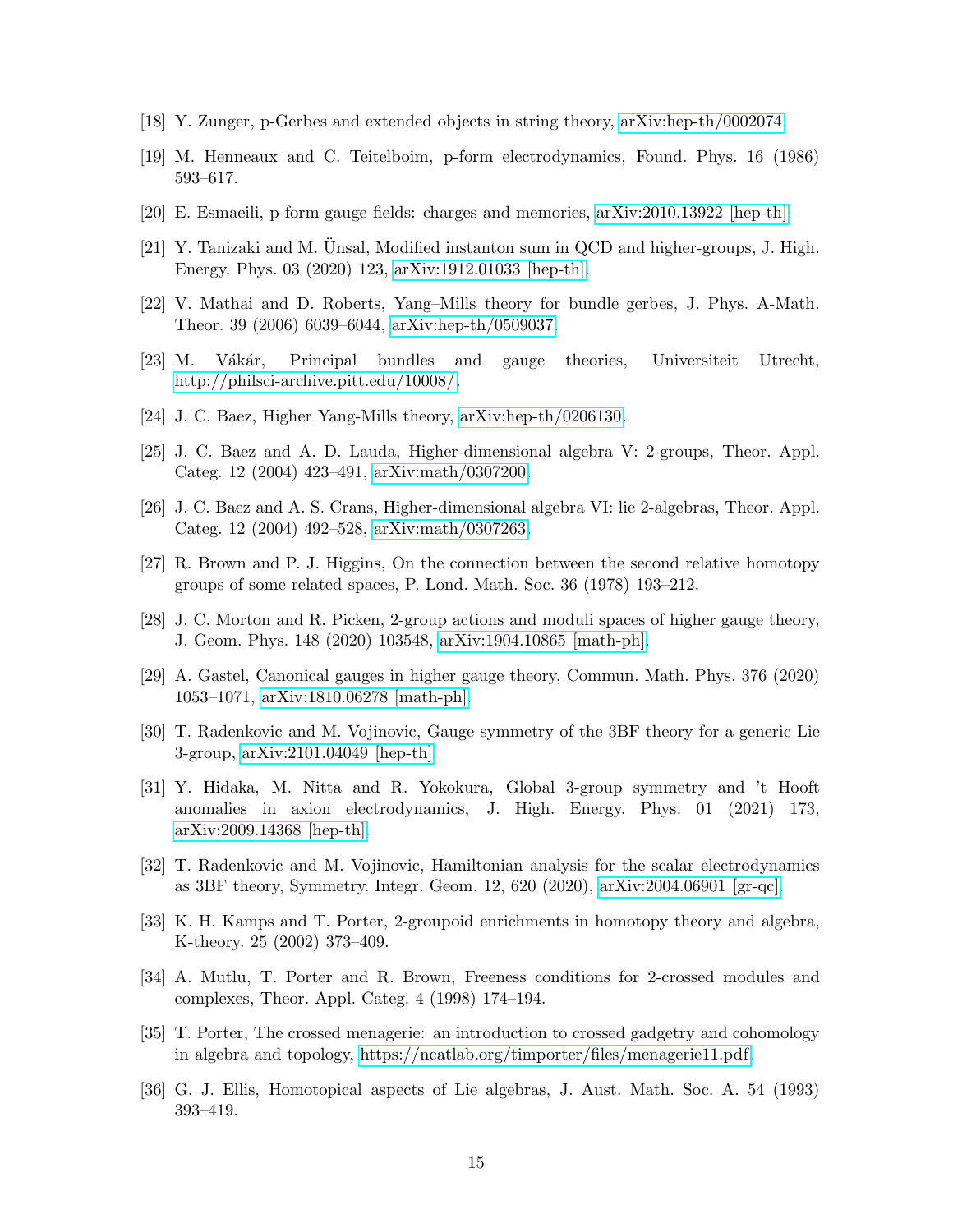- [37] J. F. Martins and A. Mikovic, Lie crossed modules and gauge-invariant actions for 2-BF theories, Adv. Theor. Math. Phys. 15 (2011) 1059–1084, [arXiv:1006.0903 \[hep-th\].](arXiv:1006.0903 [hep-th])
- [38] T. Radenković, M. Vojinović, Higher gauge theories based on 3-groups, J. High. Energy. Phys. 10 (2019) 222, [arXiv:1904.07566 \[hep-th\].](arXiv:1904.07566 [hep-th])
- [39] Z. Arvasi, T. S. Kuzpinari and E. O. Uslu, Three crossed modules, Homology. Homotopy. Appl. 11 (2009) 161–187, [arXiv:0812.4685 \[math.CT\].]( arXiv:0812.4685 [math.CT])
- [40] T. S. Kuzpınarı, A. Odabaş and E. Ö. Uslu, 3-crossed modules of commutative algebras, [arXiv:1003.0985 \[math.CT\].]( arXiv:1003.0985 [math.CT])
- [41] D. Roberts and U. Schreiber, The inner automorphism 3-group of a strict 2-group, J. Homotopy. Relat. Str. 3 2008 193-245, [arXiv:0708.1741 \[math.CT\].]( arXiv:0708.1741 [math.CT])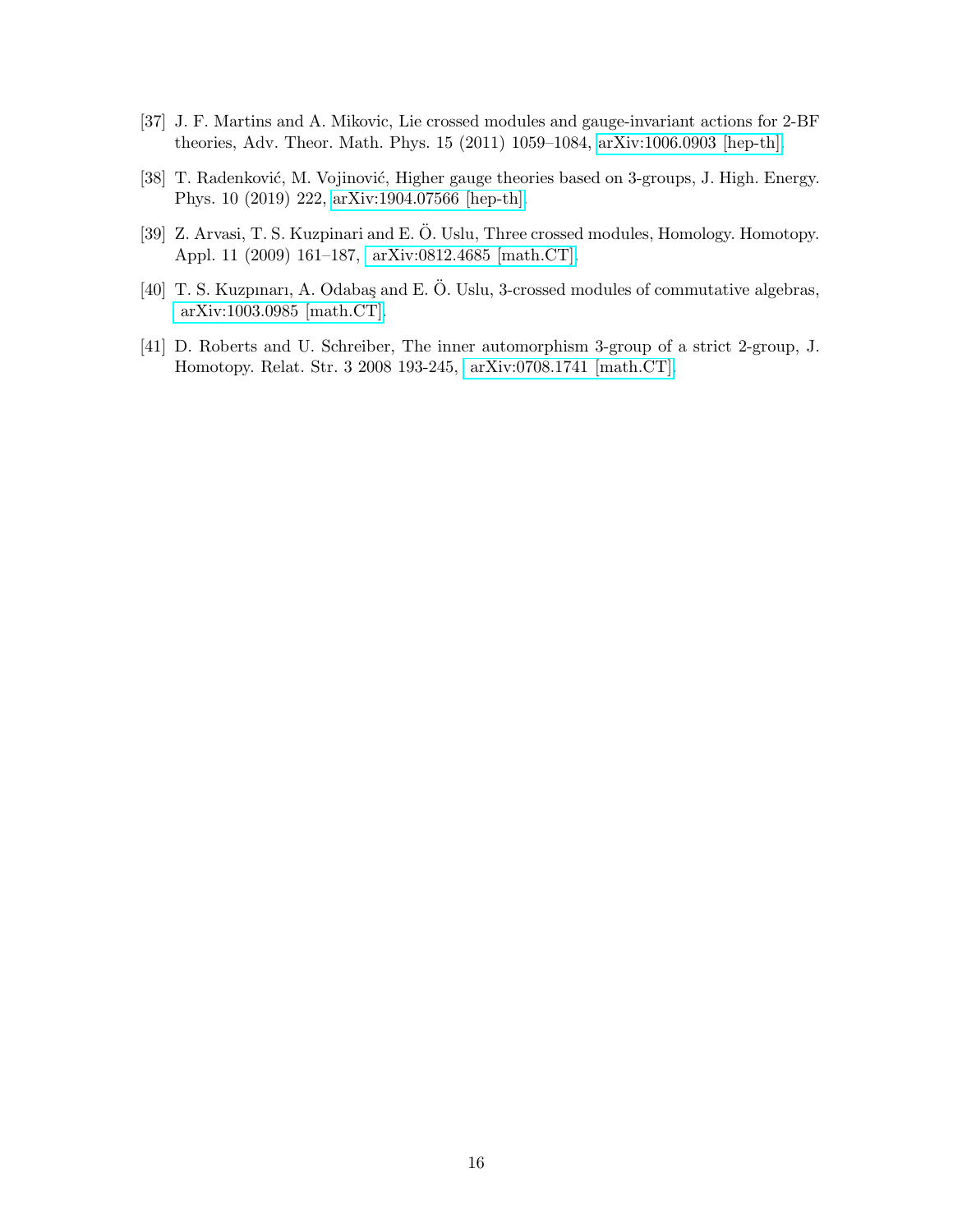# arXiv:2108.12852v2 [math-ph] 17 May 2022 [arXiv:2108.12852v2 \[math-ph\] 17 May 2022](http://arxiv.org/abs/2108.12852v2)

# 3-form Yang-Mills based on 2-crossed modules

Danhua Song,<sup>1,\*</sup> Ke Wu,<sup>1,[†](#page-16-1)</sup> and Jie Yang<sup>1,[‡](#page-16-2)</sup>

 $1$ School of Mathematical Sciences, Capital Normal University, Beijing 100048, China

(Dated: May 18, 2022)

In this paper, we study the higher Yang-Mills theory in the framework of higher gauge theory. It was shown that the 2-form electromagnetism can be generalized to the 2-form Yang-Mills theory with the group  $U(1)$  replaced by a crossed module of Lie groups . To extend this theory to even higher structure, we develop a 3-form Yang-Mills theory with a 2-crossed module of Lie groups. First, we give an explicit construction of non-degenerate symmetric G-invariant forms on the 2 crossed module of Lie algebras. Then, we derive the 3-Bianchi-Identities for 3-curvatures. Finally, we create a 3-form Yang-Mills action and obtain the corresponding field equations.

Keywords: crossed module of groups, 2-crossed module of groups, 3-connection, 3-Bianchi-Identities, 3-form Yang-Mills

<span id="page-16-0"></span><sup>∗</sup> danhua [song@163.com](mailto:danhua_song@163.com)

<span id="page-16-1"></span><sup>†</sup> [wuke@cnu.edu.cn](mailto:wuke@cnu.edu.cn)

<span id="page-16-2"></span><sup>‡</sup> [yangjie@cnu.edu.cn](mailto:yangjie@cnu.edu.cn)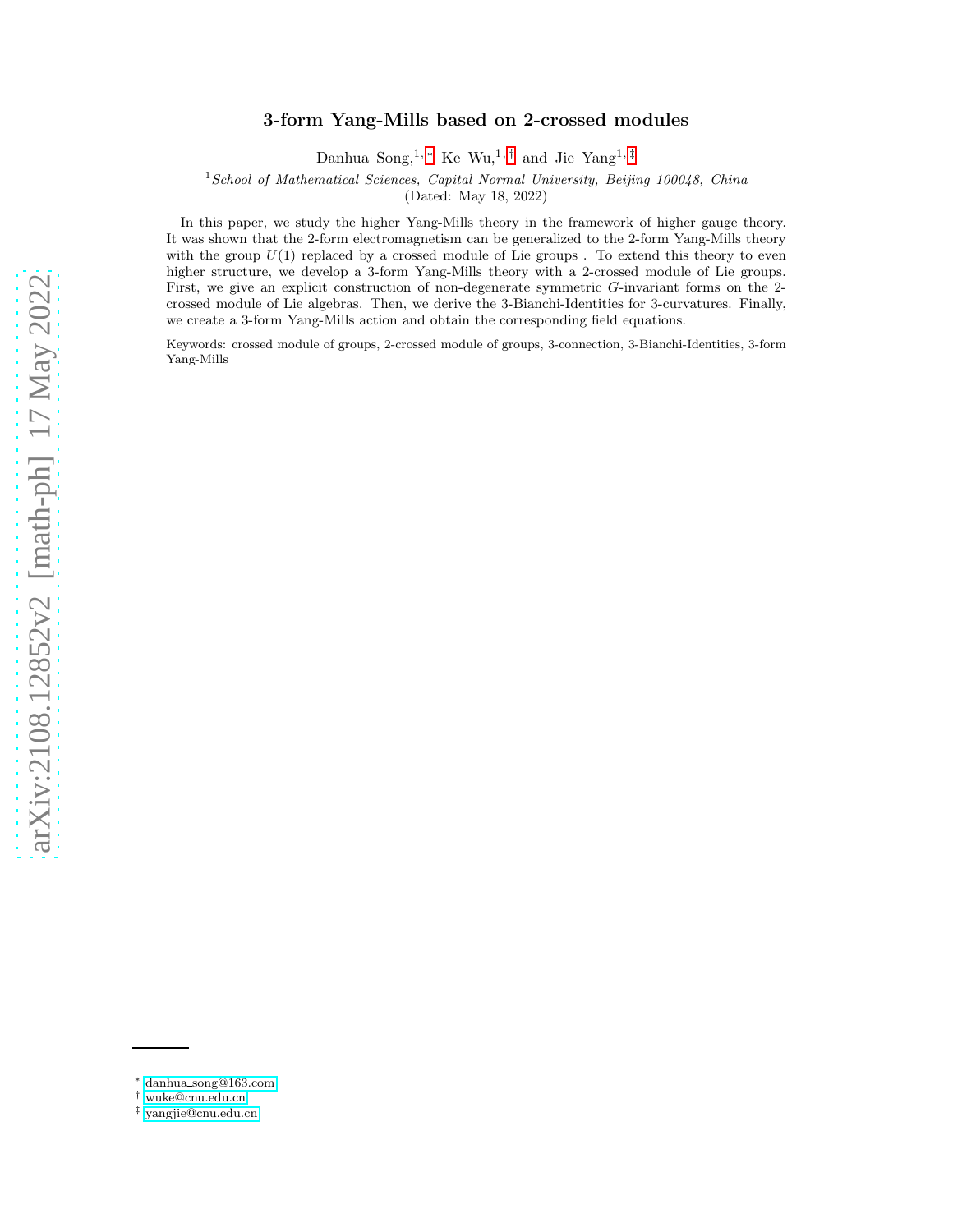In modern formal theoretical physics a certain idea is very productive: the higher-dimensional extended objects are thought to be the basic constituents of matter and mediators of fundamental interactions. At present, higher gauge theory [\[1\]](#page-27-0) seems to be the geometrically most promising technique to describe the dynamics of the higher-dimensional extended objects where gauge fields and field strengths are higher degree forms. Among them, the 2-gauge theory [\[2](#page-27-1)[–4\]](#page-27-3) and the 3-gauge theory [\[5](#page-27-4)[–8](#page-27-6)] have been studied deeply, whose higher algebraic structures and higher geometrical structures can be found in, e.g. [\[4,](#page-27-3) [9](#page-27-7)[–12\]](#page-28-1). In this article, we are concerned about the non-abelian higher gauge fields arising in a great deal of physical contexts, such as six dimensional superconformal field theory [\[6\]](#page-27-5), quantum gravity [\[9\]](#page-27-7), string theory [\[13\]](#page-28-2) and M-theory [\[14,](#page-28-3) [15\]](#page-28-4), and so on.

The electromagnetic theory is the simplest abelian gauge theory where the gauge field is described by the connection 1-form  $A$  on a  $U(1)$  bundle. When the charged particles are extended to 1-dimensional charged strings, one can get the 2-form electrodynamics [\[16\]](#page-28-5) where the 2-form gauge field can be described in terms of the 2-form  $B$  known as the Kalb-Ramond field [\[17\]](#page-28-6). The 2-form gauge field  $B$  is described by a connection on a  $U(1)$  gerbe as the categorized version of a  $U(1)$  bundle [\[18](#page-28-7)]. Furthermore, there exists a generalization known as  $p$ -form electrodynamics, where the  $p$ -form gauge fields play the role of gauge fields  $[19–21]$  $[19–21]$  $[19–21]$ . When the group  $U(1)$  is replaced by a nonabelian counterpart, one can obtain the Yang-Mills theory [\[22,](#page-28-10) [23\]](#page-28-11). Therefore, it raises a natural question of whether one can generalize Yang-Mills theory to a kind of higher-form Yang-Mills theory. The main contribution of this work is to develop a general method for 2-form, 3-form Yang-Mills theories.

In the related work [\[24\]](#page-28-12), Baez generalized the Yang-Mills theory to the 2-form Yang-Mills theory based on the 2-form electrodynamics. The gauge group is replaced by a crossed module of groups  $(H, G; \alpha, \triangleright)$  [\[25](#page-28-13)[–27\]](#page-28-15), where  $\alpha : H \longrightarrow G$  is a Lie group homomorphism and  $\triangleright$  is a smooth action of the Lie group G on the Lie group H by automorphisms. A simple example of a Lie crossed module is  $G = H = U(N)$  with  $\alpha$  the identity map and the ⊳ the adjoint action. An associated differential crossed module  $(h, g; \tilde{\alpha}, \tilde{\triangleright})$  can be constructed, where  $\tilde{\alpha}: h \longrightarrow g$  is a Lie algebra map and  $\tilde{\triangleright}$  is a left action of the Lie algebra g of G on the Lie algebra h of H by derivations. Obviously, the differential version of the above example is  $g = h = u(N)$  with  $\tilde{\triangleright}$  being the adjoint action and  $\tilde{\alpha}$  being the identity map. We perform the crossed module of groups using squares of the form



where  $g_1, g_2 \in G$ ,  $h \in H$  and  $\alpha(h) = g_2 g_1^{-1}$ . Thus, we can calculate the crossed module with squares given by horizontally



and vertically



Here, horizontal composition of squares is denoted by a circle "◦", and vertical composition is denoted by a star " $\star$ ". Squares admit horizontal and vertical inverses, defined by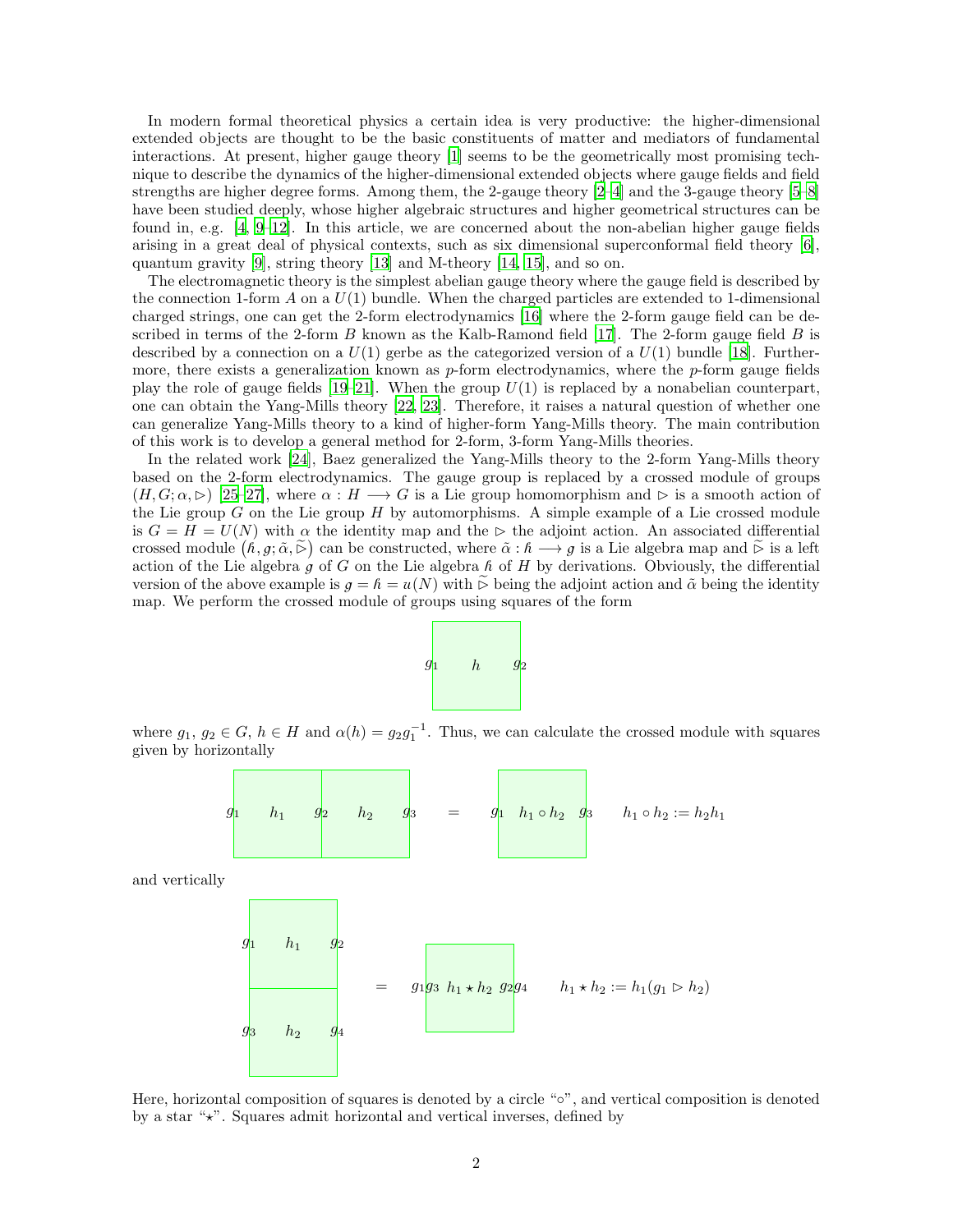

where  $h^{-h} = h^{-1}$  and  $h^{-v} = g_1^{-1} \triangleright h^{-1}$ . In addition, the vertical multiplication is the group multiplication of the group  $H$ , but the horizontal one is not. There are some slightly different descriptions, see [\[1,](#page-27-0) [16,](#page-28-5) [28](#page-28-16)] for more details. Based on this algebraic structure, Baez constructed the 2-form Yang-Mills action and obtained the corresponding field equations. More information about the 2-form Yang-Mills theory can be found in [\[24\]](#page-28-12). In the special case when  $H$  is trivial, the 2-form Yang-Mills equations reduce to the ordinary Yang-Mills equations with gauge group G [\[23](#page-28-11)]. When G is trivial and  $H = U(1)$ , the 2-form Yang-Mills equations reduce to those of 2-form electromagnetism [\[16\]](#page-28-5).

In another recent work [\[29](#page-28-17)], Gastel gave two definitions of 2-Yang-Mills and 3-Yang-Mills theory which are linear if the good gauges are chosen. However, what we focus on here is different from his ideas. In this paper, we extend the 2-form Yang-Mills theory of Baez's work to a 3-form Yang-Mills theory. Consequently, we need to introduce a new algebraic structure, known as 2-crossed module of groups, which is described by three groups [\[5,](#page-27-4) 7, [9,](#page-27-7) [30](#page-28-18)[–35](#page-28-23)]. We denote a 2-crossed module of Lie groups as  $(L, H, G; \beta, \alpha, \triangleright, \{\,\})$  consisting of three Lie groups L, H and G, and two group homomorphisms  $\beta$  and  $\alpha$ 

<span id="page-18-0"></span>
$$
L \xrightarrow{\beta} H \xrightarrow{\alpha} G,
$$

and the smooth left action  $\triangleright$  by automorphisms of G on L and H, and on itself by conjugation, i.e.

$$
g \triangleright (e_1 e_2) = (g \triangleright e_1)(g \triangleright e_2), \qquad (g_1 g_2) \triangleright e = g_1 \triangleright (g_2 \triangleright e), \tag{1}
$$

for any  $g, g_1, g_2 \in G, e, e_1, e_2 \in H$  or L, and a G-equivariant smooth function  $\{,\} : H \times H \longrightarrow L$  called the Peiffer lifting, such that

$$
g \triangleright \{h_1, h_2\} = \{g \triangleright h_1, g \triangleright h_2\},\tag{2}
$$

for any  $g \in G$  and  $h_1, h_2 \in H$  and they satisfy certain relations. There is a left action of H on L by automorphisms  $\triangleright'$  which is defined by

$$
h \rhd' l = l \left\{ \beta(l)^{-1}, h \right\}, \qquad \forall l \in L, h \in H. \tag{3}
$$

This together with the homomorphism  $\beta: L \longrightarrow H$  determines a crossed module  $(L, H; \beta, \triangleright')$ .

There is a differential 2-crossed module, also called a 2-crossed module of Lie algebras, corresponding to the 2-crossed module of Lie groups  $(L, H, G; \beta, \alpha, \rhd, \{, \})$ . This definition appeared in [\[36](#page-28-30), [37](#page-28-24)]. We mark it with  $(\ell, \hat{\beta}, g; \tilde{\beta}, \tilde{\alpha}, \tilde{\epsilon}, \{\})$  consisting of three Lie algebras  $\ell, \tilde{\beta}$  and g respectively corresponding to the three Lie groups L, H and G, and two Lie algebra maps  $\tilde{\beta}$  and  $\tilde{\alpha}$ 

<span id="page-18-1"></span>
$$
l\stackrel{\tilde{\beta}}{\longrightarrow}\hbar\stackrel{\tilde{\alpha}}{\longrightarrow}g,
$$

and left action  $\tilde{\triangleright}$  of g on l, h and g by automorphisms, and a g-equivariant bilinear map  $\{\, \} : \hbar \times \hbar \longrightarrow \ell$ called the Peiffer lifting, such that

$$
X \widetilde{\triangleright} \{Y_1, Y_2\} = \left\{X \widetilde{\triangleright} Y_1, Y_2\right\} + \left\{Y_1, X \widetilde{\triangleright} Y_2\right\}, \qquad \forall X \in g, Y_1, Y_2 \in \hbar,
$$
\n
$$
\tag{4}
$$

and they satisfy appropriate conditions [\[5\]](#page-27-4). Analogously to the 2-crossed module of Lie groups case, there is a left action  $\tilde{\triangleright}'$  of h on l which is defined by

$$
Y \widetilde{\triangleright}^{\prime} Z = -\left\{ \widetilde{\beta}(Z), Y \right\}, \qquad \forall Y \in \hbar, Z \in \ell.
$$
 (5)

This together with the homomorphism  $\tilde{\beta}: \ell \longrightarrow \ell$  defines a differential crossed module  $(\ell, \hbar; \tilde{\beta}, \tilde{\rhd}')$ .

In consideration of the crossed module of groups  $(L, H; \beta, \rhd')$  and its calculations with squares as shown above, we perform the 2-crossed module of groups using cubes of the form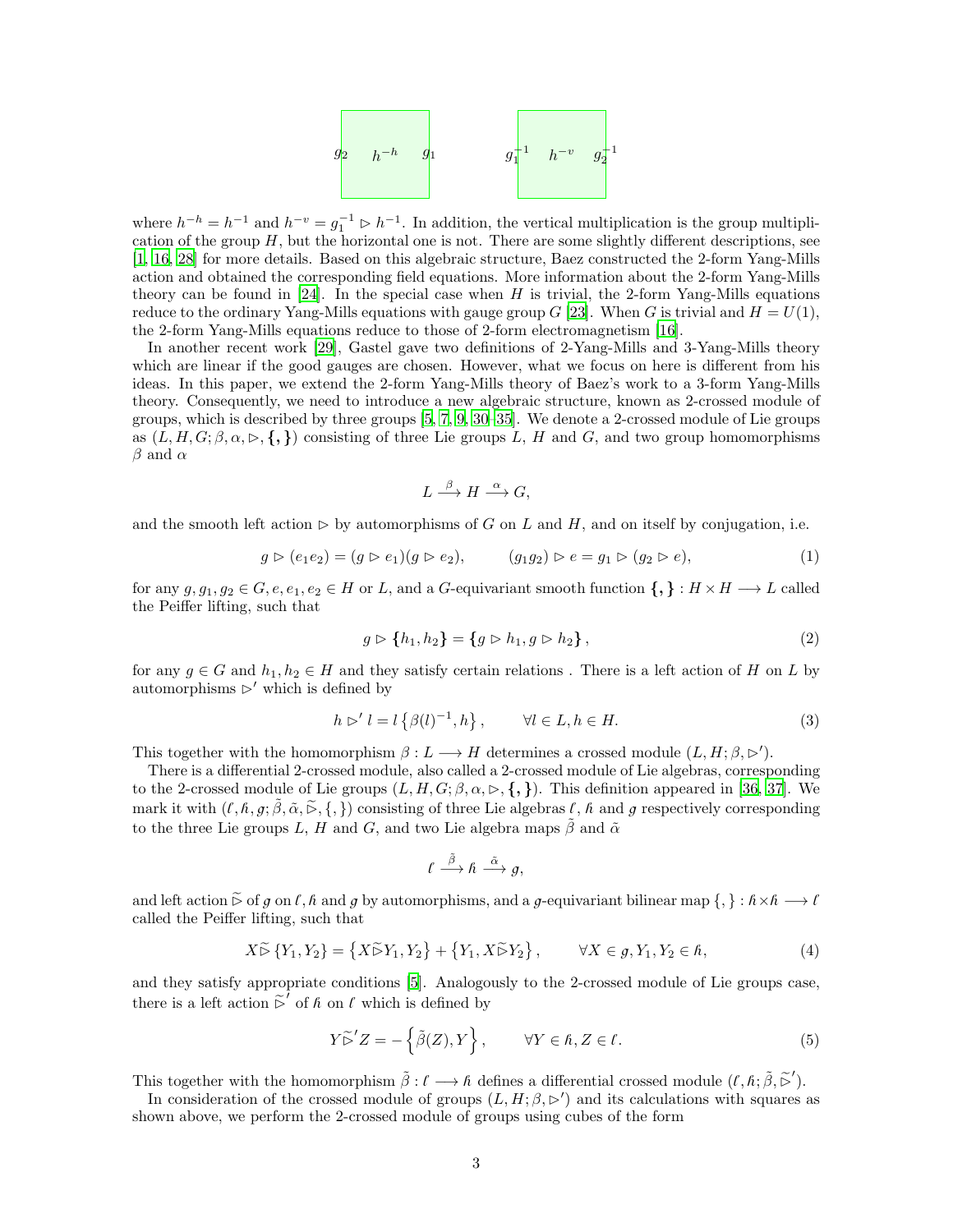

where  $g_1, g_2, g_3, g_4 \in G$ ,  $h_1, h_2 \in H$ ,  $l \in L$  and  $\beta(l) = h_2 h_1^{-1}$ . There are three types of compositions where  $g_1, g_2, g_3, g_4 \in G$ ,  $h_1, h_2 \in H$ ,  $i \in L$  and  $p(i) = h_2h_1$ . There are times types of compositions between cubes given by FIG. [1](#page-19-0) where  $h_1 \circ h_3 = h_3 h_1$ ,  $h_2 \circ h_4 = h_4 h_2$ ,  $k \star l' = l(h_1 \triangleright' l')$ , and FIG. [2](#page-19-1) where  $l \circ l' = l'l$ , and FIG. [3](#page-19-2) where  $h_1 \star h_3 = h_1(g_1 \rhd h_3)$ ,  $h_2 \star h_4 = h_2(g_3 \rhd h_4)$ ,  $l \star l' = l(h_1 \rhd l')$ . Cubes admit horizontal and vertical inverses, defined by FIG. [4](#page-20-0) where  $h_1^{-h} = h_1^{-1}$ ,  $h_2^{-h} = h_2^{-1}$ ,  $l^{-v} = h_1^{-1} \triangleright' l^{-1}$ , and FIG. [5](#page-20-1) where  $l^{-h} = l^{-1}$ , and FIG. [6](#page-20-3) where  $h_1^{-v} = g_1^{-1} \rhd h_1^{-1}$ ,  $h_2^{-v} = g_3^{-1} \rhd h_2^{-1}$ ,  $l^{-v} = h_1^{-1} \rhd l^{-1}$ . Here, we restrict ourselves to the particular 2-crossed module of groups in which  $(H, G; \alpha, \triangleright)$  is also a crossed module.



<span id="page-19-0"></span>FIG. 1. The first horizontal composition



<span id="page-19-1"></span>FIG. 2. The second horizontal composition



<span id="page-19-2"></span>FIG. 3. The vertical composition

In order to construct the 3-form Yang-Mills action, we introduce some kind of G-invariant bilinear forms on the 2-crossed module of Lie algebras. More precisely speaking, we generalize the G-invariant bilinear forms on the a crossed module of Lie algebras [\[38,](#page-28-25) [39\]](#page-28-26). Firstly, we generalize the mixed relations of  $(H, G; \alpha, \triangleright)$  and  $(h, g; \tilde{\alpha}, \tilde{\triangleright})$  to the mixed relations of  $(L, H, G; \beta, \alpha, \triangleright, \{,\})$  and  $(l, h, g; \tilde{\beta}, \tilde{\alpha}, \tilde{\triangleright}, \{,\}).$ When  $(H, G; \alpha, \rhd)$  is a crossed module of groups, there are two mixed relations [\[38\]](#page-28-25) induced by the action via ⊳ on H and also denoted by ⊳

$$
\tilde{\alpha}(g \triangleright Y) = g\tilde{\alpha}(Y)g^{-1}, \qquad \forall g \in G, Y \in \hbar,
$$
\n<sup>(6)</sup>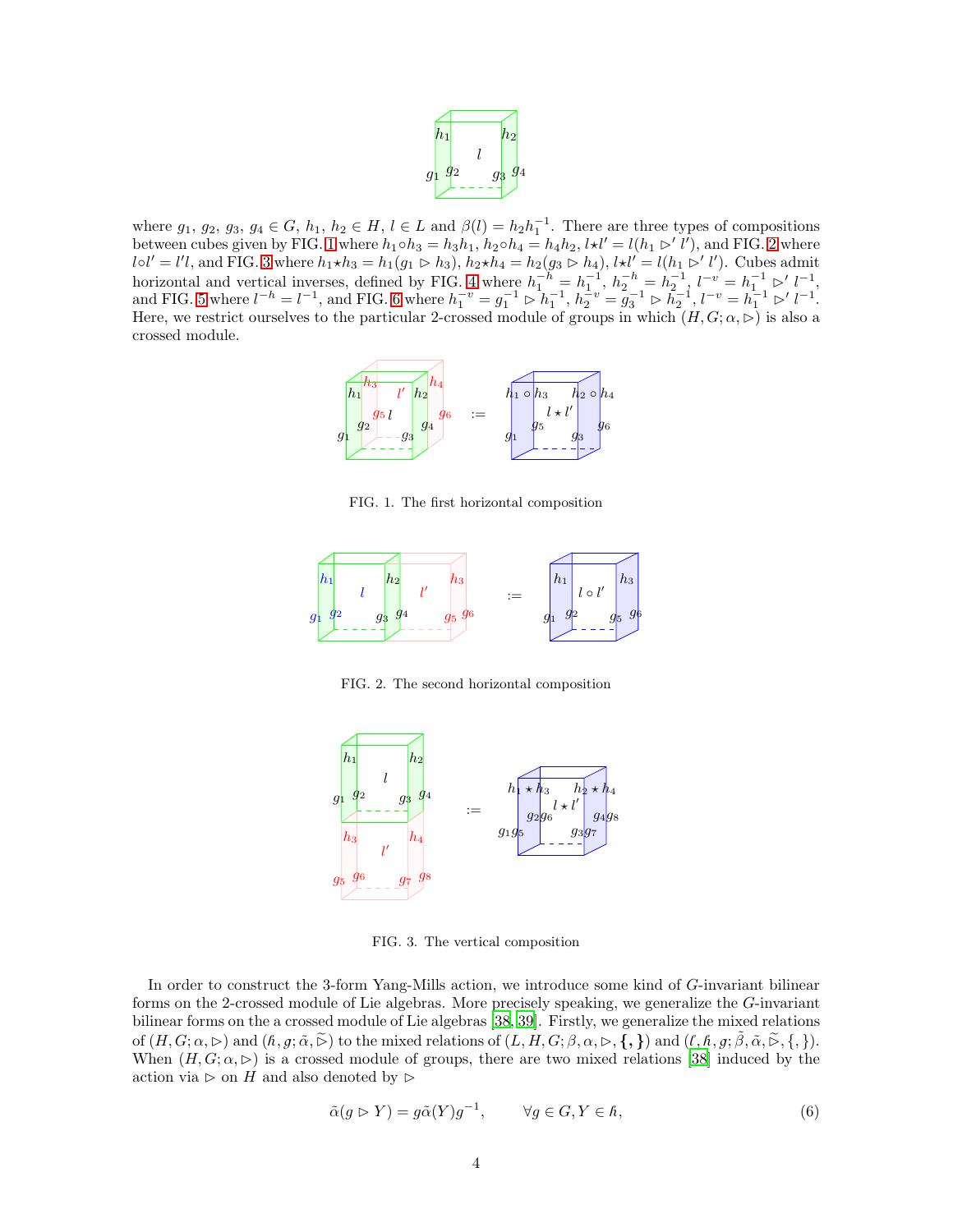

<span id="page-20-0"></span>FIG. 4. The first horizontal inverse FIG. 5. The second horizontal inverse l  $-v$ g −1 1 g −1 <sup>2</sup> g −1 3 g −1 4  $\boldsymbol{h}$  $-v$  $\frac{1}{1}$ <sup>v</sup> h  $-|v|$ 2

<span id="page-20-4"></span><span id="page-20-3"></span><span id="page-20-1"></span>FIG. 6. The vertical inverse

$$
\alpha(h) \triangleright Y = hYh^{-1}, \qquad \forall h \in H, Y \in \hbar. \tag{7}
$$

Besides,  $(L, H; \beta, \triangleright')$  is also a crossed module of groups, i.e. satisfying

$$
\beta(h \rhd' l) = h\beta(l)h^{-1}, \qquad \forall h \in H, l \in L,
$$
\n
$$
(8)
$$

<span id="page-20-2"></span>
$$
\beta(l) \rhd' l' = ll'l^{-1}, \qquad \forall l, l' \in L. \tag{9}
$$

Thus there are also the mixed relations, corresponding to the crossed module of Lie algebras  $(\ell, \hbar; \tilde{\beta}, \tilde{\rhd}'),$ induced by the action via ⊳′ on L and also denoted by  $\triangleright'$ 

$$
\tilde{\beta}(h \rhd Z) = h\tilde{\beta}(Z)h^{-1}, \qquad \forall h \in H, Z \in \ell,
$$
\n(10)

<span id="page-20-5"></span>
$$
\beta(l) \triangleright' Z = lZl^{-1}, \qquad \forall l \in L, Z \in \ell.
$$
\n
$$
(11)
$$

A symmetric non-degenerate G-invariant form in  $(\ell, \hbar, g; \tilde{\beta}, \tilde{\alpha}, \tilde{\triangleright}, \{,\})$  is given by a triple of nondegenerate symmetric bilinear forms  $\langle,\rangle_g$  in  $g$ ,  $\langle,\rangle_h$  in  $\hat{h}$  and  $\langle,\rangle_f$  in  $\hat{l}$  such that

1.  $\langle,\rangle_g$  is *G*-invariant, i.e.

$$
\langle gXg^{-1}, gX'g^{-1}\rangle_g = \langle X, X'\rangle_g, \quad \forall g \in G, X, X' \in g;
$$

2.  $\langle, \rangle_{\hbar}$  is *G*-invariant, i.e.

$$
\langle g \rhd Y, g \rhd Y' \rangle_{\hbar} = \langle Y, Y' \rangle_{\hbar}, \qquad \forall g \in G, Y, Y' \in \hbar;
$$

3.  $\langle,\rangle_{\ell}$  is *G*-invariant, i.e.

$$
\langle g \rhd Z, g \rhd Z' \rangle_{\ell} = \langle Z, Z' \rangle_{\ell}, \qquad \forall g \in G, Z, Z' \in \ell.
$$

Note that  $\langle,\rangle_{\hbar}$  is necessarily H-invariant. Since

$$
\langle hYh^{-1}, hY'h^{-1}\rangle_{\hbar} = \langle \alpha(h) \rhd Y, \alpha(h) \rhd Y'\rangle_{\hbar} = \langle Y, Y'\rangle_{\hbar}, \quad \forall h \in H, Y, Y' \in \hbar,
$$

where we have used the mixed relation [\(7\)](#page-20-4). In the case when the Peiffer lifting or the map  $\beta$  is trivial consequently,  $\langle, \rangle_{\ell}$  is *H*-invariant, i.e.

$$
\langle h \rhd' Z, h \rhd' Z' \rangle_{\ell} = \langle Z, Z' \rangle_{\ell}, \quad \forall h \in H, Z, Z' \in \ell.
$$

Besides,  $\langle, \rangle_{\ell}$  is necessarily L-invariant based on the H-invariance of  $\langle, \rangle_{\ell}$ , i.e.

$$
\langle lZl^{-1}, lZ'l^{-1}\rangle_{\ell} = \langle \beta(l) \rhd Z, \beta(l) \rhd Z'\rangle_{\ell} = \langle Z, Z'\rangle_{\ell}, \quad \forall l \in L, Z, Z' \in \ell,
$$

where the mixed relation  $(11)$  is used. See [\[39](#page-28-26)] for details.

There are no compatibility conditions among the bilinear forms  $\langle, \rangle_{\ell}, \langle, \rangle_{\hbar}$  and  $\langle, \rangle_{g}$ . From the wellknown fact that any representation of  $G$  can be made unitary if  $G$  is a compact group, one can get the following Lemma.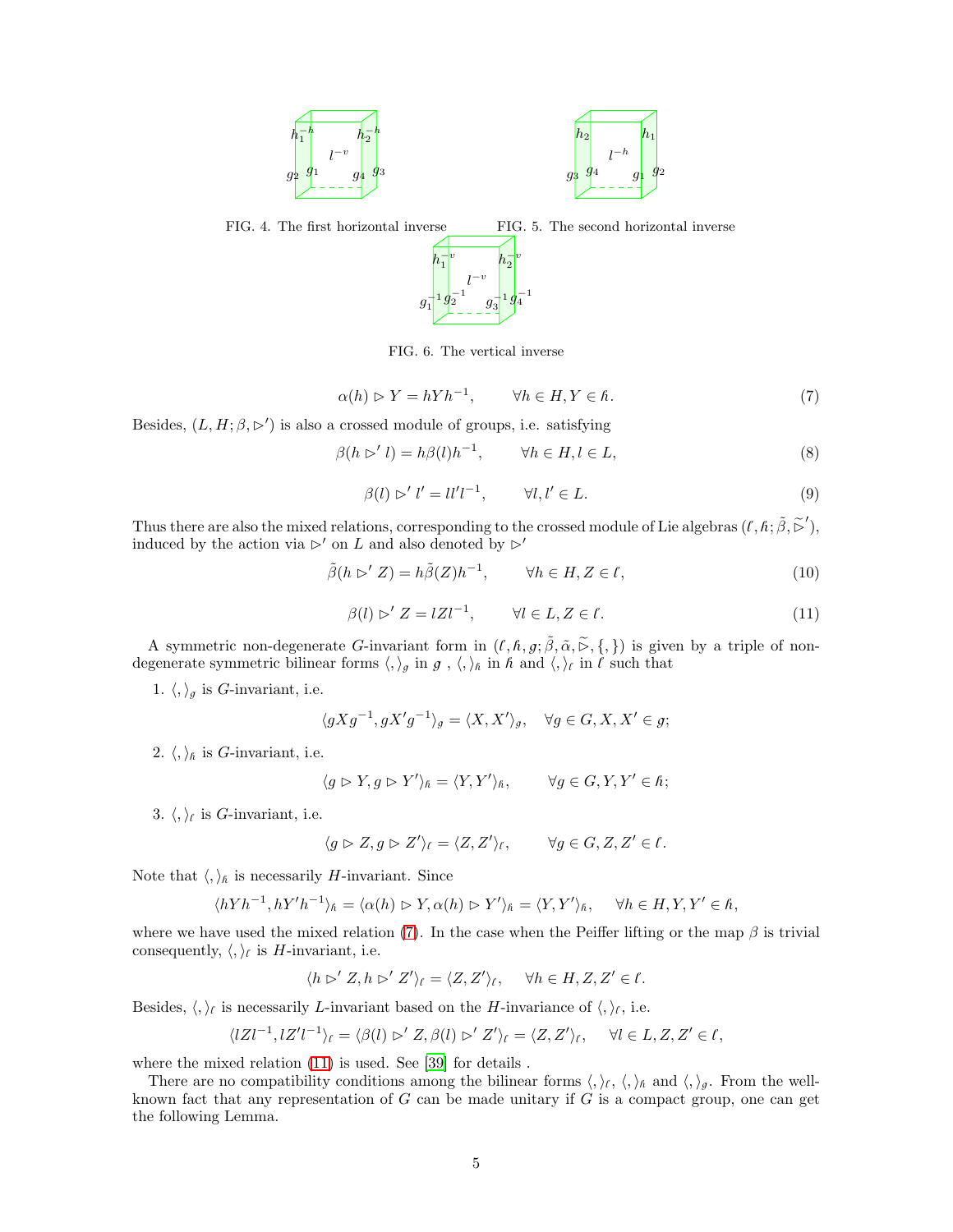**Lemma 1** Let  $(L, H, G; \beta, \alpha, \triangleright, \{, \})$  be a 2-crossed module of Lie groups with the group G being compact in the real case, or having a compact real form in the complex case. Then one can construct G-invariant symmetric non-degenerate bilinear forms  $\langle,\rangle_g, \langle,\rangle_h$  and  $\langle,\rangle_t$  in the associated differential 2-crossed module  $(\ell, \hbar, g; \tilde{\beta}, \tilde{\alpha}, \tilde{\beta}, \{, \})$ . Furthermore these forms can be chosen to be positive definite.

These invariance conditions imply that:

$$
\langle [X, X'], X'' \rangle_g = -\langle X', [X, X''] \rangle_g,\tag{12}
$$

<span id="page-21-3"></span>
$$
\langle [Y, Y'], Y'' \rangle_{\hbar} = -\langle Y', [Y, Y''] \rangle_{\hbar},\tag{13}
$$

<span id="page-21-8"></span><span id="page-21-7"></span><span id="page-21-6"></span><span id="page-21-5"></span><span id="page-21-4"></span>
$$
\langle [Z, Z'], Z'' \rangle_{\ell} = -\langle Z', [Z, Z''] \rangle_{\ell}.
$$
\n(14)

One can define two bilinear antisymmetric maps  $\sigma : \hat{h} \times \hat{h} \longrightarrow g$  by the rule:

$$
\langle \sigma(Y, Y'), X \rangle_g = -\langle Y, X \tilde{\rhd} Y' \rangle_{\hbar}, \qquad \forall X \in g, Y, Y' \in \hbar,
$$
\n(15)

and  $\kappa : \ell \times \ell \longrightarrow g$  by the rule:

$$
\langle \kappa(Z, Z'), X \rangle_g = -\langle Z, X \tilde{\triangleright} Z' \rangle_f, \qquad \forall X \in g, Z, Z' \in \ell.
$$
 (16)

Due to  $\sigma(Y', Y) = -\sigma(Y, Y')$  and  $\kappa(Z', Z) = -\kappa(Z, Z')$ , then one has

$$
\langle Y, X \tilde{\rhd} Y' \rangle_{\hbar} = -\langle Y', X \tilde{\rhd} Y \rangle_{\hbar} = -\langle X \tilde{\rhd} Y, Y' \rangle_{\hbar},\tag{17}
$$

<span id="page-21-9"></span><span id="page-21-0"></span>
$$
\langle Z, X \widetilde{\triangleright} Z' \rangle_{\ell} = -\langle Z', X \widetilde{\triangleright} Z \rangle_{\ell} = -\langle X \widetilde{\triangleright} Z, Z' \rangle_{\ell}.
$$
\n(18)

Further, one needs to define two bilinear maps  $\eta_1 : \ell \times \ell \longrightarrow \ell$  and  $\eta_2 : \ell \times \ell \longrightarrow \ell$  by the rule:

$$
\langle \{Y, Y'\}, Z \rangle_{\ell} = -\langle Y, \eta_1(Z, Y') \rangle_{\hbar} = -\langle Y', \eta_2(Z, Y) \rangle_{\hbar},\tag{19}
$$

for each Y,  $Y' \in \mathbb{A}$ , and  $Z \in \mathbb{C}$ . See [\[39](#page-28-26)] for more information about these maps. To obtain the 2-form Yang-Mills equations, one defines a map  $\alpha^* : g \longrightarrow h$  in [\[24\]](#page-28-12) by the rule:

<span id="page-21-1"></span>
$$
\langle Y, \alpha^*(X) \rangle_{\hbar} = \langle \tilde{\alpha}(Y), X \rangle_g, \qquad \forall X \in g, Y \in \hbar.
$$
 (20)

Here, to obtain the 3-form Yang-Mills equations, we have to first define a map  $\beta^* : \hbar \longrightarrow \ell$  by the rule:

<span id="page-21-2"></span>
$$
\langle Z, \beta^*(Y) \rangle_{\ell} = \langle \tilde{\beta}(Z), Y \rangle_{\hbar}, \qquad \forall Y \in \hbar, Z \in \ell.
$$
 (21)

The maps  $\sigma$ ,  $\kappa$ ,  $\eta_1$ ,  $\eta_2$ ,  $\alpha^*$  and  $\beta^*$  are very closely linked with our approach to the construction of the 3-form Yang-Mills.

In order to calculate more efficiently, we introduce the component notation. Given a Lie algebra g, there is a vector space  $\Lambda^k$  $\sum$  $(M, g)$  of g-valued differential k-forms on the manifold M. For  $A =$  $\sum_a^{\cdot} A^a X_a \in \Lambda^{k_1}(M,g), \ A' = \sum_b^{\cdot}$  $\sum_{b} A'^{b} X_{b} \in \Lambda^{k_{2}}(M,g)$  for some scalar differential k-forms  $A^{a}$ ,  $A'^{b}$  and elements  $X_a, X_b \in \mathfrak{g}$ , define

$$
A \wedge A' := \sum_{a,b} A^a \wedge A'^b X_a X_b , \quad A \wedge^{[,]} A' := \sum_{a,b} A^a \wedge A'^b [X_a, X_b], \quad dA = \sum_a dA^a X_a,
$$

then there is an identity

$$
A \wedge^{[,} A' = A \wedge A' - (-1)^{k_1 k_2} A' \wedge A.
$$

In the above, we can also choose g to be h or l. For  $B = \sum$  $\sum_b B^b Y_b \in \Lambda^{k_1}(M,\hbar),\ B'=\sum_b$  $\sum_{b} B'^{b} Y_{b} \in$  $\Lambda^{k_2}(M,\hbar), \,\forall \, Y_a, Y_b \in \hbar,$  define

$$
A\wedge^{\widetilde{\rhd}} B:=\sum_{a,b}A^a\wedge B^bX_a\widetilde{\rhd} Y_b\ ,\quad B\wedge^{\{\,,\}} B':=\sum_{a,b}B^a\wedge B'^b\left\{Y_a,Y_b\right\},\ \ \widetilde{\alpha}(B):=\sum_aB^a\widetilde{\alpha}(Y_a).
$$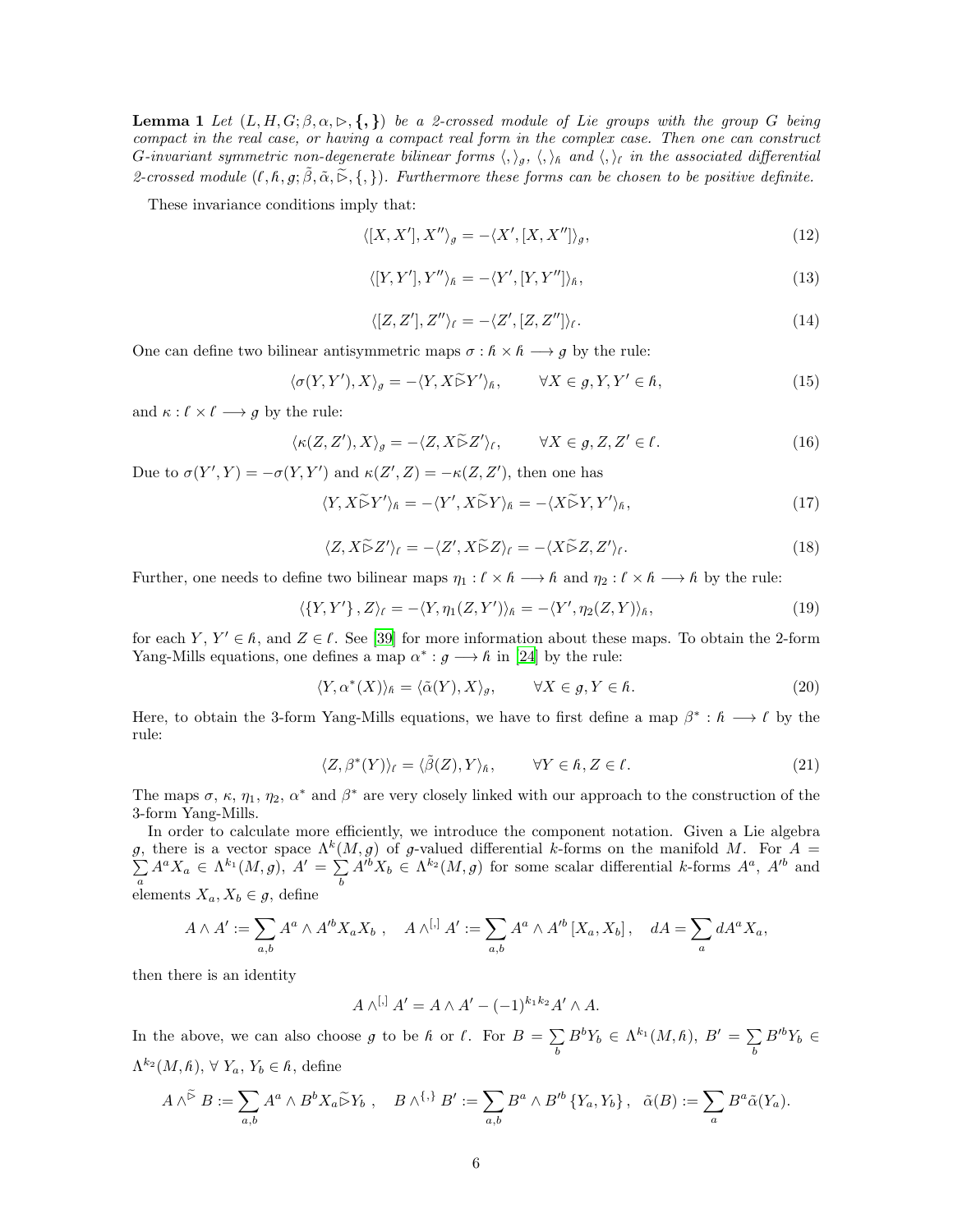For  $C = \sum$  $\sum_{a} C^{a} Z_{a} \in \Lambda^{k_{1}}(U, \ell), C' = \sum_{b}$ b  $C'^{b}Z_{b} \in \Lambda^{k_{2}}(U,\ell)$ , define  $A \wedge^{\widetilde{\triangleright}} C := \sum$ a,b  $A^a \wedge C^b X_a \widetilde{\triangleright} Z_b$ ,  $B \wedge^{\widetilde{\triangleright}'} C := \sum$ a,b  $B^a \wedge C^b Y_a \widetilde{\triangleright}' Z_b$ ,  $\widetilde{\beta}(C) := \sum$ a  $C^a\tilde{\beta}(Z_a),$ 

where  $Y_a \widetilde{\triangleright}^{\prime} Z_b = -\left\{ \widetilde{\beta}(Z_b), Y_a \right\}$  by using [\(5\)](#page-18-1).

Furthermore, we have non-degenerate G-invariant forms in  $\Lambda^k(M, g)$ ,  $\Lambda^k(M, \hbar)$  and  $\Lambda^k(M, \ell)$  induced by  $\langle,\rangle_g, \langle,\rangle_h$  and  $\langle,\rangle_\ell$  and we denote them by  $\langle,\rangle$ . Then we have

$$
\langle A, A' \rangle := \sum_{a,b} A^a \wedge A'^b \langle X_a, X_b \rangle_g, \quad \langle B, B' \rangle := \sum_{a,b} B^a \wedge B'^b \langle Y_a, Y_b \rangle_h, \quad \langle C, C' \rangle := \sum_{a,b} C^a \wedge C'^b \langle Z_a, Z_b \rangle_f.
$$

There are identities

$$
\langle A, A' \rangle = (-1)^{k_1 k_2} \langle A', A \rangle, \qquad \langle B, B' \rangle = (-1)^{k_1 k_2} \langle B', B \rangle, \qquad \langle C, C' \rangle = (-1)^{k_1 k_2} \langle C', C \rangle,
$$

using the symmetry of  $\langle,\rangle_g, \langle,\rangle_h$  and  $\langle,\rangle_{\ell}$ .

There is an important proposition in [7], and we use it to calculate the 3-form Yang-Mills equations.

Proposition 1.  ${}^{k}(M,g), A' \in \Lambda^{k'}(M,g)$  and  $C \in \Lambda^{*}(M,\ell),$ 

<span id="page-22-2"></span><span id="page-22-0"></span>
$$
\tilde{\beta}(A \wedge^{\tilde{\triangleright}} C) = A \wedge^{\tilde{\triangleright}} \tilde{\beta}(C), \tag{22}
$$

$$
A \wedge^{\widetilde{\triangleright}} A' = A \wedge A' + (-1)^{kk'+1} A' \wedge A.
$$
 (23)

<span id="page-22-3"></span><span id="page-22-1"></span>2. For  $A \in \Lambda^k(M, g)$ ,  $B_1 \in \Lambda^{t_1}(M, h)$ ,  $B_2 \in \Lambda^{t_2}(M, h)$  and  $W \in \Lambda^*(M, \omega)$   $(\omega = g, h, l)$ ,

$$
d(A \wedge^{\widetilde{\triangleright}} W) = dA \wedge^{\widetilde{\triangleright}} W + (-1)^k A \wedge^{\widetilde{\triangleright}} dW,
$$
\n(24)

$$
d(B_1 \wedge^{\{,\}} B_2) = dB_1 \wedge^{\{,\}} B_2 + (-1)^{t_1} B_1 \wedge^{\{,\}} dB_2,
$$
\n(25)

$$
A \wedge^{\tilde{\triangleright}} (B_1 \wedge^{\{,\}} B_2) = (A \wedge^{\tilde{\triangleright}} B_1) \wedge^{\{,\}} B_2 + (-1)^{kt_1} B_1 \wedge^{\{,\}} (A \wedge^{\tilde{\triangleright}} B_2), \tag{26}
$$

<span id="page-22-4"></span>The following propositions provide identities of non-degenerate symmetric G-invariant forms in a Lie 2-crossed module.

**Proposition 2** For  $A_1 \in \Lambda^{k_1}(M,g)$ ,  $A_2 \in \Lambda^{k_2}(M,g)$ ,  $A_3 \in \Lambda^{k_3}(M,g)$ ,  $B_1 \in \Lambda^{t_1}(M,h)$ ,  $B_2 \in$  $\Lambda^{t_2}(M,\hbar), B_3 \in \Lambda^{t_3}(M,\hbar), C_1 \in \Lambda^{q_1}(M,\ell), C_2 \in \Lambda^{q_2}(M,\ell), \text{ and } C_3 \in \Lambda^{q_3}(M,\ell)$  we have

$$
\langle A_1 \wedge^{[,} A_2, A_3 \rangle = (-1)^{k_1 k_2 + 1} \langle A_2, A_1 \wedge^{[,} A_3 \rangle,
$$
 (27)

$$
\langle B_1 \wedge^{[,]} B_2, B_3 \rangle = (-1)^{t_1 t_2 + 1} \langle B_2, B_1 \wedge^{[,]} B_3 \rangle, \tag{28}
$$

$$
\langle C_1 \wedge^{[,]} C_2, C_3 \rangle = (-1)^{q_1 q_2 + 1} \langle C_2, C_1 \wedge^{[,]} C_3 \rangle. \tag{29}
$$

Proof: We can get these identities easily by using  $(12)$ ,  $(13)$  and  $(14)$ .

<span id="page-22-7"></span><span id="page-22-6"></span><span id="page-22-5"></span> $\Box$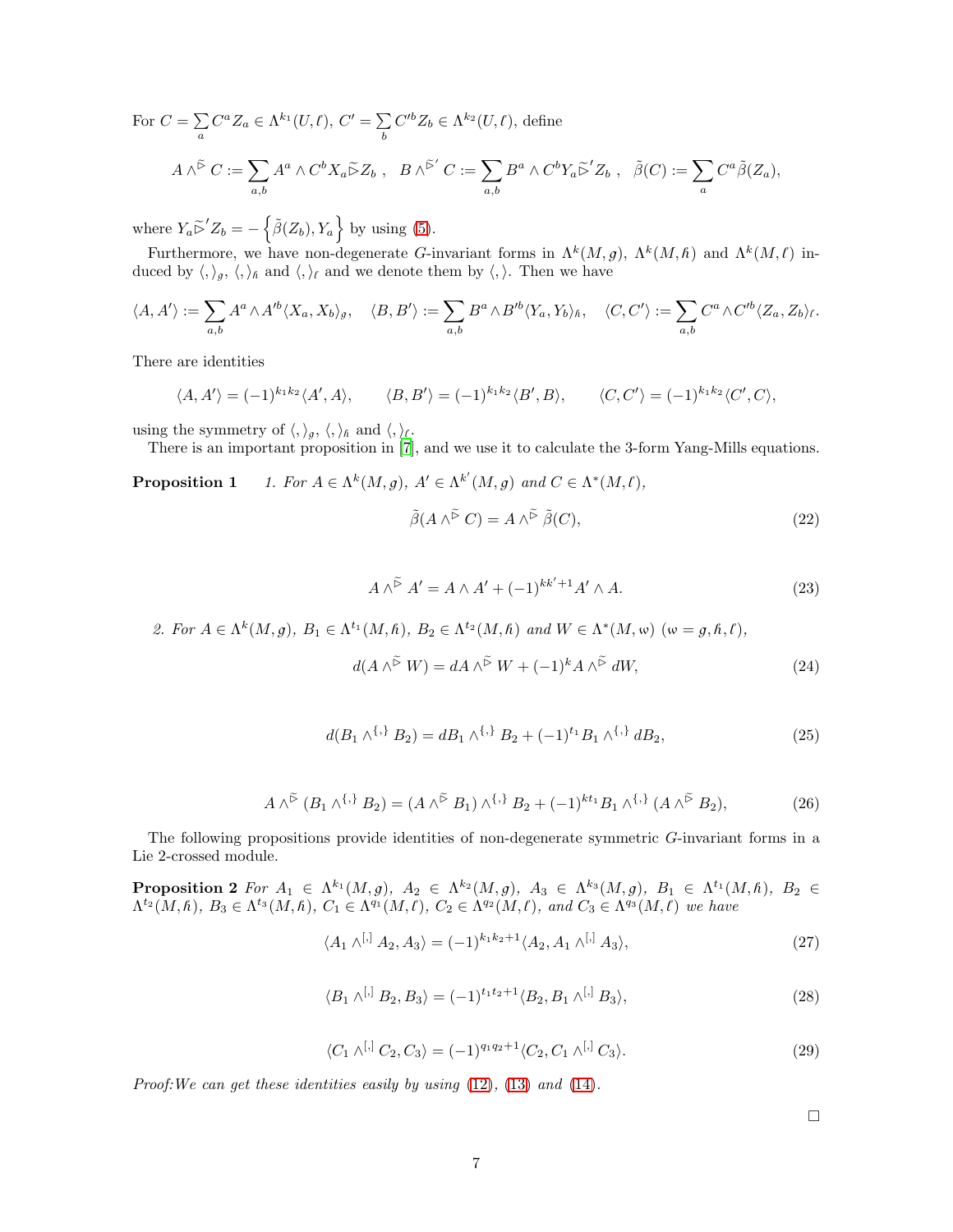**Proposition 3** For  $A \in \Lambda^k(M,g)$ ,  $B_1 \in \Lambda^{t_1}(M,h)$ ,  $B_2 \in \Lambda^{t_2}(M,h)$ ,  $C_1 \in \Lambda^{q_1}(M,f)$  and  $C_2 \in$  $\Lambda^{q_2}(M,\ell)$ , we have

$$
\langle B_1, A \wedge^{\tilde{\triangleright}} B_2 \rangle = (-1)^{t_2(k+t_1) + kt_1 + 1} \langle B_2, A \wedge^{\tilde{\triangleright}} B_1 \rangle = (-1)^{kt_1 + 1} \langle A \wedge^{\tilde{\triangleright}} B_1, B_2 \rangle,
$$
 (30)

$$
\langle C_1, A \wedge^{\tilde{\triangleright}} C_2 \rangle = (-1)^{q_2(k+q_1)+kq_1+1} \langle C_2, A \wedge^{\tilde{\triangleright}} C_1 \rangle = (-1)^{kq_1+1} \langle A \wedge^{\tilde{\triangleright}} C_1, C_2 \rangle.
$$
 (31)

Proof:We can get those identities easily by using [\(17\)](#page-21-6) and [\(18\)](#page-21-0).

<span id="page-23-1"></span><span id="page-23-0"></span> $\Box$ 

We can define a bilinear map  $\overline{\sigma} : \Lambda^{t_1}(M,\hbar) \times \Lambda^{t_2}(M,\hbar) \longrightarrow \Lambda^{t_1+t_2}(M,\hbar)$  by

$$
\overline{\sigma}(B_1, B_2) := \sum_{a,b} B_1^a \wedge B_2^b \sigma(Y_a, Y_b),
$$

for  $B_1 = \sum$  $\sum_a B_1^a Y_a \in \Lambda^{t_1}(M,h)$  ,  $B_2 = \sum_b$ b  $B_2^b Y_b \in \Lambda^{t_2}(M, \hbar)$ . Since  $\sigma$  is antisymmetric, we have

$$
\overline{\sigma}(B_1, B_2) = (-1)^{t_1 t_2 + 1} \overline{\sigma}(B_2, B_1).
$$

Let  $A = \sum$  $\sum_{c} A^{c} X_{c} \in \Lambda^{k}(M, g)$ , then

$$
\langle \overline{\sigma}(B_1, B_2), A \rangle = \sum_{a, b, c} B_1^a \wedge B_2^b \wedge A^c \langle \sigma(Y_a, Y_b), Y_c \rangle_g = - \sum_{a, b, c} B_1^a \wedge B_2^b \wedge A^c \langle Y_a, X_c \widetilde{\rhd} Y_b \rangle_g
$$
  

$$
= (-1)^{kt_2+1} \sum_{a, b, c} B_1^a \wedge A^c \wedge B_2^b \langle Y_a, X_c \widetilde{\rhd} Y_b \rangle_g
$$
  

$$
= (-1)^{kt_2+1} \langle B_1, A \wedge \widetilde{\rhd} B_2 \rangle,
$$

by using  $(15)$ , i.e.

$$
\langle \overline{\sigma}(B_1, B_2), A \rangle = (-1)^{kt_2+1} \langle B_1, A \wedge^{\widetilde{\rhd}} B_2 \rangle,
$$
\n(32)

and the following identity holds

$$
\langle A, \overline{\sigma}(B_1, B_2) \rangle = (-1)^{t_1 t_2 + 1} \langle A \wedge^{\widetilde{\triangleright}} B_2, B_1 \rangle.
$$
 (33)

Similarly, we can define a bilinear map  $\overline{\kappa} : \Lambda^{q_1}(M,\ell) \times \Lambda^{q_2}(M,\ell) \longrightarrow \Lambda^{q_1+q_2}(M,\ell)$  by

<span id="page-23-2"></span>
$$
\overline{\kappa}(C_1, C_2) := \sum_{a,b} C_1^a \wedge C_2^b \kappa(Z_a, Z_b),
$$

for  $C_1 = \sum$  $\sum_a C_1^a Z_a \in \Lambda^{q_1}(M, \ell)$  and  $C_2 = \sum_b$ b  $C_2^b Z_b \in \Lambda^{q_2}(M,\ell)$ . Since  $\kappa$  is antisymmetric, we have

$$
\overline{\kappa}(C_1, C_2) = (-1)^{q_1 q_2 + 1} \overline{\kappa}(C_2, C_1).
$$

Let

$$
A=\sum_c A^c X_c \in \Lambda^k(M,g),
$$

then

$$
\langle \overline{\kappa}(C_1, C_2), A \rangle = \sum_{a,b,c} C_1^a \wedge C_2^b \wedge A^c \langle \overline{\kappa}(Z_a, Z_b), Z_c \rangle_g = - \sum_{a,b,c} C_1^a \wedge C_2^b \wedge A^c \langle Z_a, X_c \widetilde{\triangleright} Z_b \rangle_g
$$
  
=  $(-1)^{kq_2+1} \sum_{a,b,c} C_1^a \wedge A^c \wedge C_2^b \langle Z_a, X_c \widetilde{\triangleright} Z_b \rangle_g$   
=  $(-1)^{kq_2+1} \langle C_1, A \wedge \widetilde{\triangleright} C_2 \rangle.$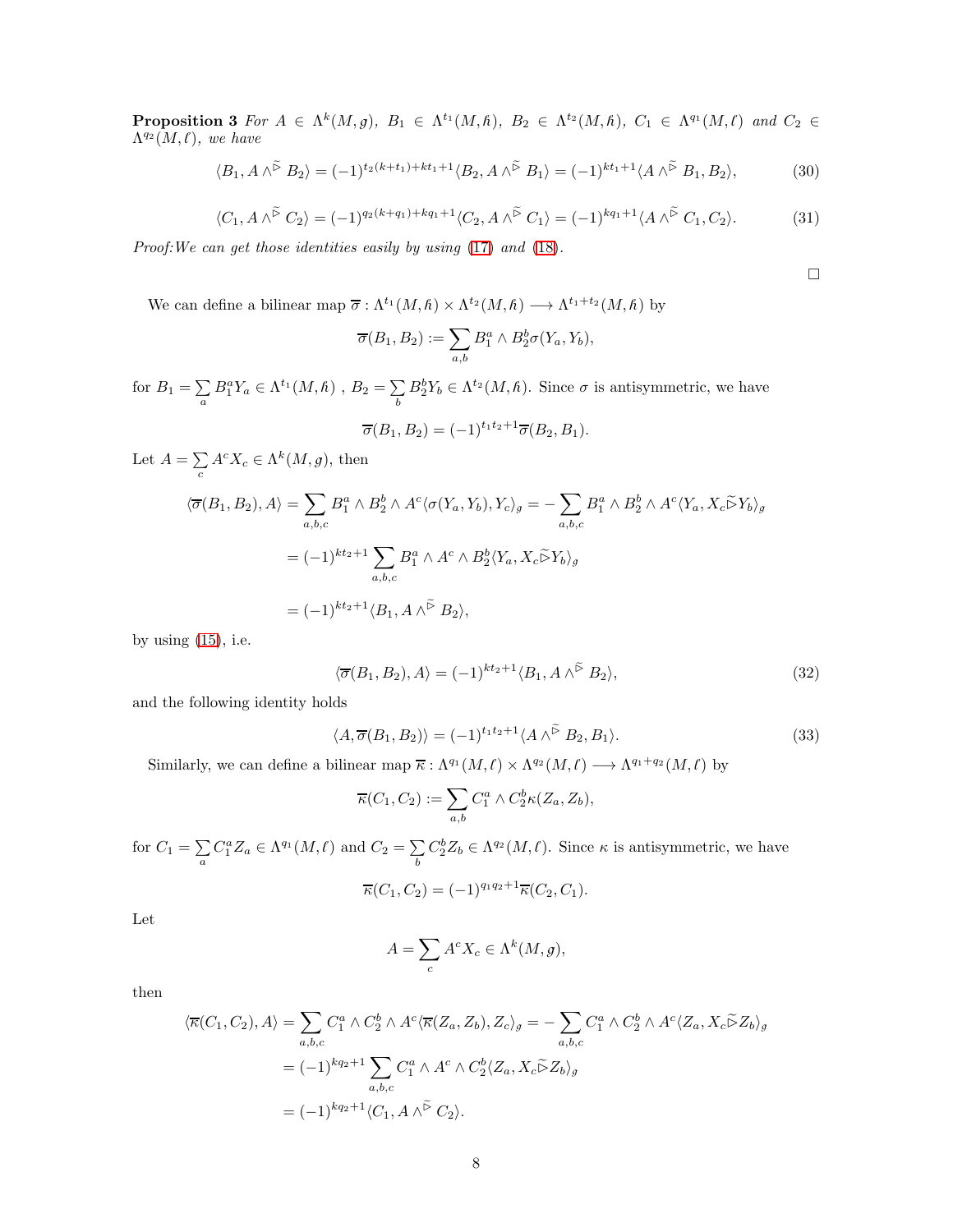by using  $(16)$ , i.e.

<span id="page-24-0"></span>
$$
\langle \overline{\kappa}(C_1, C_2), A \rangle = (-1)^{kq_2+1} \langle C_1, A \wedge^{\widetilde{\triangleright}} C_2 \rangle, \tag{34}
$$

and there is an identity

<span id="page-24-1"></span>
$$
\langle A, \overline{\kappa}(C_1, C_2) \rangle = (-1)^{q_1 q_2 + 1} \langle A \wedge^{\widetilde{\triangleright}} C_2, C_1 \rangle. \tag{35}
$$

Finally, we define bilinear maps  $\overline{\eta_i} : \Lambda^q(M, \ell) \times \Lambda^t(M, \hbar) \longrightarrow \Lambda^{q+t}(M, \hbar)$  by

$$
\overline{\eta_i}(C, B) := \sum_{a,b} C^b \wedge B^a \eta_i(Z_b, Y_a), \quad i = 1, 2
$$

for  $B = \sum$  $\sum_{a} B^{a} Y_{a} \in \Lambda^{t}(M, \hbar), C = \sum_{b}$ b  $C^b Z_b \in \Lambda^q(M, \ell)$ . There are two identities

$$
\langle B_1 \wedge^{\{, \}} B_2, C \rangle = (-1)^{t_2 q + 1} \langle B_1, \overline{\eta_1}(C, B_2) \rangle = (-1)^{t_1(t_2 + q) + 1} \langle B_2, \overline{\eta_2}(C, B_1) \rangle, \tag{36}
$$

by using  $(19)$ .

For  $A \in \Lambda^k(M, g)$ ,  $B \in \Lambda^t(M, \hbar)$  and  $C \in \Lambda^q(M, \ell)$ , we have

<span id="page-24-6"></span><span id="page-24-3"></span>
$$
\langle B, \alpha^*(A) \rangle = \langle \tilde{\alpha}(B), A \rangle,\tag{37}
$$

<span id="page-24-7"></span>
$$
\langle C, \beta^*(B) \rangle = \langle \tilde{\beta}(C), B \rangle, \tag{38}
$$

being induced by [20](#page-21-1) and [21.](#page-21-2)

Up to present, we have established the algebraic structures of 3-form Yang-Mills theory. Next, we derive the 3-Bianchi-Identities on account of the above properties for Lie algebra valued differential forms. The 3-connection, on d-dimensional spacetime manifold  $M$  ( $d \geq 4$ ), is described by a 1-form A valued in the Lie algebra g, a 2-form B valued in the Lie algebra  $h$ , and a 3-form C valued in the Lie algebra  $\ell$ . We refer the interested readers to  $[7]$  for more details. The corresponding 3-curvature in this case is given by

$$
\Omega_1 := dA + A \wedge A, \qquad \Omega_2 := dB + A \wedge^{\widetilde{\rhd}} B, \qquad \Omega_3 := dC + A \wedge^{\widetilde{\rhd}} C + B \wedge^{\{\,,\}} B.
$$

There are a fake 1-curvature and a fake 2-curvature defined as

$$
F_1 := dA + A \wedge A - \tilde{\alpha}(B), \qquad F_2 := dB + A \wedge^{\tilde{\triangleright}} B - \tilde{\beta}(C).
$$

We call the 3-connection  $(A, B, C)$  fake 1-flat, if the fake 1-curvature vanishes, i.e.  $dA + A \wedge A =$  $\tilde{\alpha}(B)$ . Similarly, we call the 3-connection  $(A, B, C)$  fake 2-flat, if the fake 2-curvature vanishes, i.e.  $d\hat{B} + A \wedge^{\tilde{\triangleright}} B = \tilde{\beta}(C)$ . If the 3-curvature 4-form vanishes, i.e.  $\Omega_3 = 0$ , the 3-connection  $(A, B, C)$ will be called 3-flat. When  $(A, B, C)$  is both fake 1-flat and fake 2-flat, we say that the 3-connection  $(A, B, C)$  is fake-flat. Otherwise, the 3-connection  $(A, B, C)$  is not fake-flat.

<span id="page-24-5"></span>**Theorem 1** If  $(A, B, C)$  is any 3-connection on M, then its fake 3-curvature  $(\Omega_1, F_1, F_2)$  satisfies the 3-Bianchi-Identities:

<span id="page-24-4"></span><span id="page-24-2"></span>
$$
dF_1 + A \wedge^{[,} F_1 = -\tilde{\alpha}(F_2 + \tilde{\beta}(C)),\tag{39}
$$

$$
dF_2 + A \wedge^{\tilde{\triangleright}} F_2 = (F_1 + \tilde{\alpha}(B)) \wedge^{\tilde{\triangleright}} B - \tilde{\beta}(\Omega_3 - B \wedge^{\{\,\}} B), \tag{40}
$$

$$
d\Omega_3 + A \wedge^{\widetilde{\triangleright}} \Omega_3 = (F_1 + \widetilde{\alpha}(B)) \wedge^{\widetilde{\triangleright}} C + (F_2 + \widetilde{\beta}(C)) \wedge^{\{\,\}} B + B \wedge^{\{\,\}} (F_2 + \widetilde{\beta}(C)). \tag{41}
$$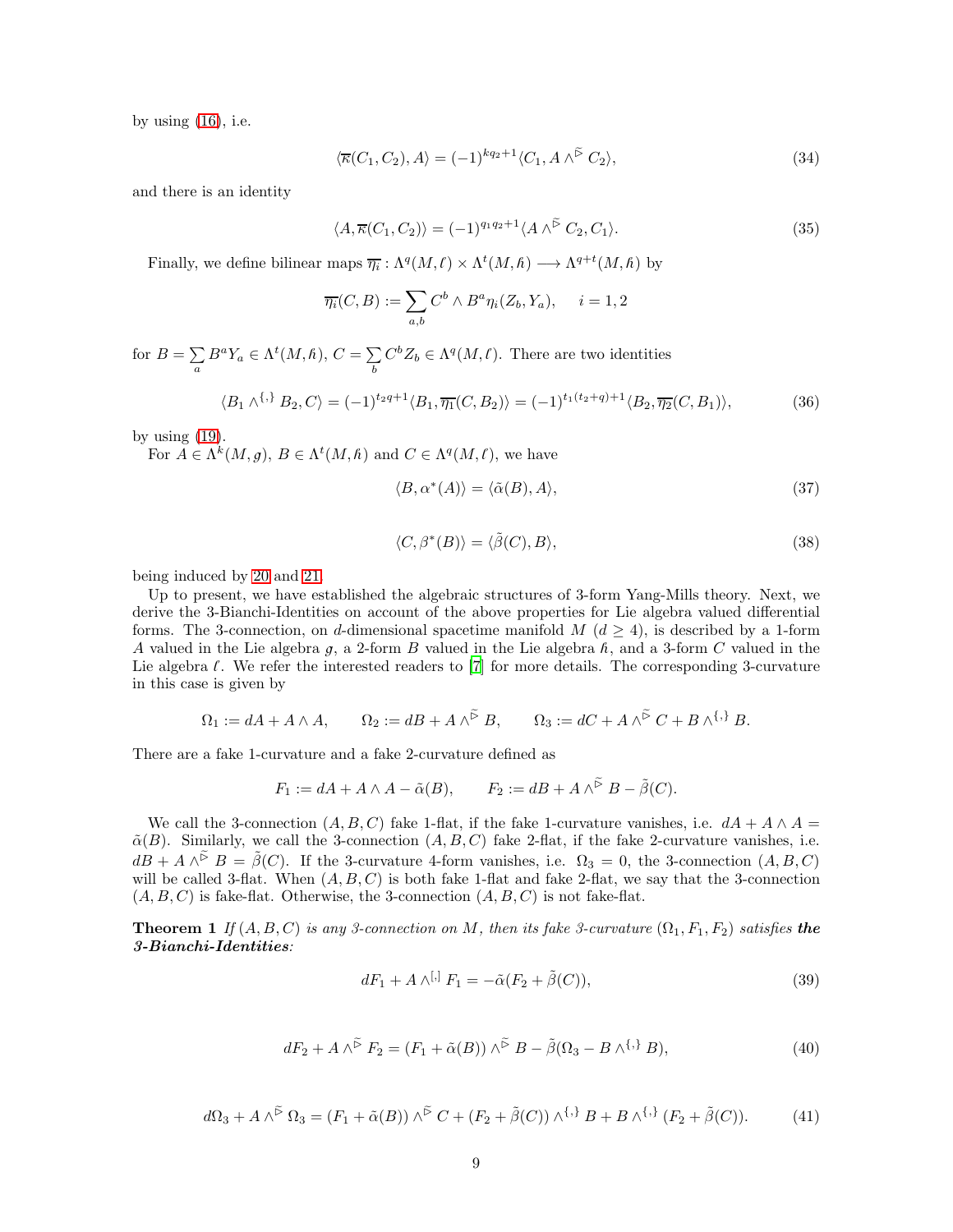Proof:

$$
dF_1 = d(dA + A \wedge A - \tilde{\alpha}(B)) = dA \wedge A - A \wedge dA - d(\tilde{\alpha}(B))
$$
  
=  $(F_1 - A \wedge A + \tilde{\alpha}(B)) \wedge A - A \wedge (F_1 - A \wedge A + \tilde{\alpha}(B)) - \tilde{\alpha}(dB)$   
=  $F_1 \wedge A + \tilde{\alpha}(B) \wedge A - A \wedge F_1 - A \wedge \tilde{\alpha}(B) - \tilde{\alpha}(dB)$   
=  $-A \wedge^{[.]} F_1 - A \wedge^{[.]} \tilde{\alpha}(B) - \tilde{\alpha}(dB)$   
=  $-A \wedge^{[.]} F_1 - \tilde{\alpha}(A \wedge^{\tilde{\triangleright}} B + dB)$   
=  $-A \wedge^{[.]} F_1 - \tilde{\alpha}(F_2 + \tilde{\beta}(C)),$ 

by using  $\alpha(A \wedge^{\tilde{\triangleright}} B) = A \wedge^{[,]} \tilde{\alpha}(B)$ , and

$$
dF_2 = d(dB + A \wedge^{\tilde{\triangleright}} B - \tilde{\beta}(C)) = dA \wedge^{\tilde{\triangleright}} B - A \wedge^{\tilde{\triangleright}} dB - d(\tilde{\beta}(C))
$$
  
\n
$$
= (F_1 - A \wedge A + \tilde{\alpha}(B)) \wedge^{\tilde{\triangleright}} B - A \wedge^{\tilde{\triangleright}} (F_2 - A \wedge^{\tilde{\triangleright}} B + \tilde{\beta}(C)) - \tilde{\beta}(dC)
$$
  
\n
$$
= F_1 \wedge^{\tilde{\triangleright}} B - (A \wedge A) \wedge^{\tilde{\triangleright}} B + \tilde{\alpha}(B) \wedge^{\tilde{\triangleright}} B - A \wedge^{\tilde{\triangleright}} F_2 + A \wedge^{\tilde{\triangleright}} (A \wedge^{\tilde{\triangleright}} B) - A \wedge^{\tilde{\triangleright}} \tilde{\beta}(C) - \tilde{\beta}(dC)
$$
  
\n
$$
= (F_1 + \tilde{\alpha}(B)) \wedge^{\tilde{\triangleright}} B - \tilde{\beta}(A \wedge^{\tilde{\triangleright}} C + dC) - A \wedge^{\tilde{\triangleright}} F_2
$$
  
\n
$$
= (F_1 + \tilde{\alpha}(B)) \wedge^{\tilde{\triangleright}} B - \tilde{\beta}(\Omega_3 - B \wedge^{\{, \}} B) - A \wedge^{\tilde{\triangleright}} F_2,
$$

by using [\(22\)](#page-22-2) and  $\widetilde{\triangleright}$  is homomorphism, and

$$
d\Omega_3 = d(dC + A \wedge^{\tilde{\triangleright}} C + B \wedge^{\{\cdot\}} B) = dA \wedge^{\tilde{\triangleright}} C - A \wedge^{\tilde{\triangleright}} dC + d(B \wedge^{\{\cdot\}} B)
$$
  
\n
$$
= dA \wedge^{\tilde{\triangleright}} C - A \wedge^{\tilde{\triangleright}} (\Omega_3 - A \wedge^{\tilde{\triangleright}} C - B \wedge^{\{\cdot\}} B) + dB \wedge^{\{\cdot\}} B + B \wedge^{\{\cdot\}} dB
$$
  
\n
$$
= dA \wedge^{\tilde{\triangleright}} C - A \wedge^{\tilde{\triangleright}} \Omega_3 + (A \wedge A) \wedge^{\tilde{\triangleright}} C + A \wedge^{\tilde{\triangleright}} (B \wedge^{\{\cdot\}} B) + dB \wedge^{\{\cdot\}} B + B \wedge^{\{\cdot\}} dB
$$
  
\n
$$
= (F_1 + \tilde{\alpha}(B)) \wedge^{\tilde{\triangleright}} C - A \wedge^{\tilde{\triangleright}} \Omega_3 + (A \wedge^{\tilde{\triangleright}} B) \wedge^{\{\cdot\}} B + B \wedge^{\{\cdot\}} (A \wedge^{\tilde{\triangleright}} B) + dB \wedge^{\{\cdot\}} B + B \wedge^{\{\cdot\}} B + B \wedge^{\{\cdot\}} dB
$$
  
\n
$$
= (F_1 + \tilde{\alpha}(B)) \wedge^{\tilde{\triangleright}} C - A \wedge^{\tilde{\triangleright}} \Omega_3 + (F_2 + \tilde{\beta}(C)) \wedge^{\{\cdot\}} B + B \wedge^{\{\cdot\}} (F_2 + \tilde{\beta}(C)),
$$

by using  $(24),(25),(26)$  $(24),(25),(26)$  $(24),(25),(26)$  $(24),(25),(26)$  $(24),(25),(26)$  and  $\widetilde{\triangleright}$  is homomorphism.

<span id="page-25-0"></span> $\Box$ 

When the 3-connection  $(A, B, C)$  is fake-flat, the **the 3-Bianchi-Identities** become

$$
d\Omega_1 + A \wedge^{[,} \Omega_1 = 0,\t\t(42)
$$

$$
d\Omega_2 + A \wedge^{\widetilde{\triangleright}} \Omega_2 = \Omega_1 \wedge^{\widetilde{\triangleright}} B,\tag{43}
$$

$$
d\Omega_3 + A \wedge^{\widetilde{\triangleright}} \Omega_3 = \Omega_1 \wedge^{\widetilde{\triangleright}} C + \Omega_2 \wedge^{\{,\}} B + B \wedge^{\{,\}} \Omega_2. \tag{44}
$$

<span id="page-25-1"></span>Generalizing the Yang-Mills action and the 2-form Yang-Mills action in [\[24](#page-28-12)], we write down the following 3-form Yang-Mills action as a function of the 3-connection (A, B, C) in 3-form Yang-Mills gauge theory:

$$
S = \int_M \langle F_1, *F_1 \rangle + \langle F_2, *F_2 \rangle + \langle \Omega_3, * \Omega_3 \rangle.
$$

One can obtain the field equations by setting the variation of the action to zero:

$$
\delta S = 2 \int_M \langle \delta F_1, *F_1 \rangle + \langle \delta F_2, *F_2 \rangle + \langle \delta \Omega_3, * \Omega_3 \rangle = 0.
$$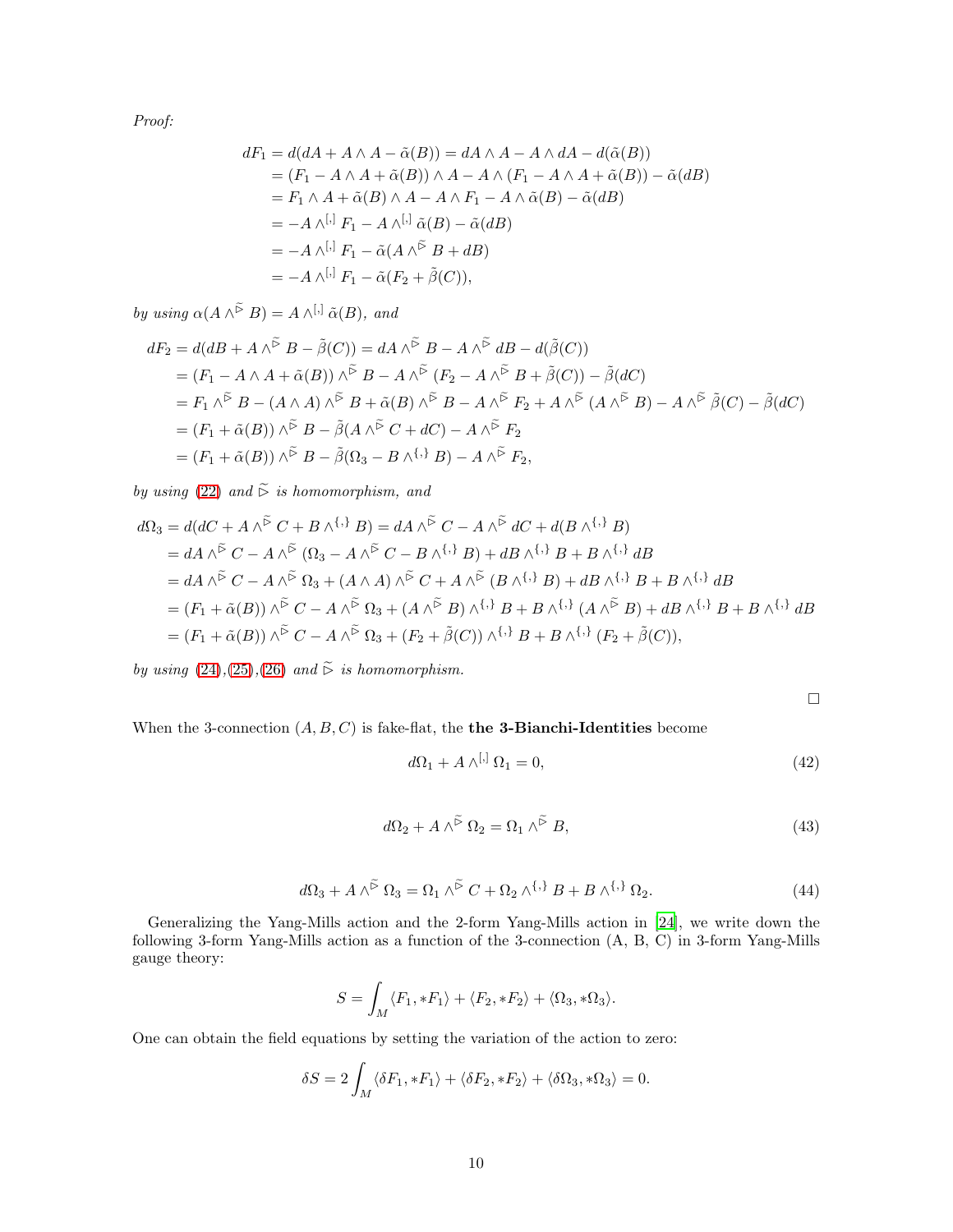The first section is as follows:

$$
\langle \delta F_1, *F_1 \rangle = \langle \delta(dA + A \wedge A - \tilde{\alpha}(B)), *F_1 \rangle
$$
  
=  $\langle d\delta A, *F_1 \rangle + \langle A \wedge^{[,]} \delta A, *F_1 \rangle - \langle \tilde{\alpha}(\delta B), *F_1 \rangle$   
=  $\langle \delta A, d * F_1 \rangle + \langle \delta A, A \wedge^{[,]} *F_1 \rangle - \langle \delta B, \alpha^*(*F_1) \rangle$   
=  $\langle \delta A, d * F_1 + A \wedge^{[,]} *F_1 \rangle - \langle \delta B, \alpha^*(*F_1) \rangle$ ,

by using  $\delta(A \wedge A) = A \wedge^{[0]} \delta A$ , [\(27\)](#page-22-5) and [\(37\)](#page-24-6). The second section is as follows :

$$
\langle \delta F_2, *F_2 \rangle = \langle \delta (dB + A \wedge \tilde{\rangle} B - \tilde{\beta}(C)), *F_2 \rangle
$$
  
= 
$$
\langle d\delta B, *F_2 \rangle + \langle \delta A \wedge \tilde{\rangle} B, *F_2 \rangle + \langle A \wedge \tilde{\rangle} \delta B, *F_2 \rangle - \langle \tilde{\beta}(\delta C), *F_2 \rangle
$$
  
= 
$$
-\langle \delta B, d * F_2 \rangle - \langle \delta A, \overline{\sigma}(*F_2, B) \rangle - \langle \delta B, A \wedge \tilde{\rangle} *F_2 \rangle - \langle \delta C, \beta^*(*F_2) \rangle
$$
  
= 
$$
-\langle \delta A, \overline{\sigma}(*F_2, B) \rangle - \langle \delta B, d * F_2 + A \wedge \tilde{\rangle} *F_2 \rangle - \langle \delta C, \beta^*(*F_2) \rangle,
$$

by using  $\delta(A \wedge^{\tilde{\triangleright}} B) = \delta A \wedge^{\tilde{\triangleright}} B + A \wedge^{\tilde{\triangleright}} \delta B$ , [\(33\)](#page-23-2), [\(30\)](#page-23-0) and [\(38\)](#page-24-7). The third section is as follows :

$$
\langle \delta\Omega_3, * \Omega_3 \rangle = \langle \delta(dC + A \wedge^{\tilde{\triangleright}} C + B \wedge^{\{, \}} B), * \Omega_3 \rangle
$$
  
\n
$$
= \langle d(\delta C), * \Omega_3 \rangle + \langle \delta A \wedge^{\tilde{\triangleright}} C, * \Omega_3 \rangle
$$
  
\n
$$
+ \langle A \wedge^{\tilde{\triangleright}} \delta C, * \Omega_3 \rangle + \langle \delta B \wedge^{\{, \}} B, * \Omega_3 \rangle + \langle B \wedge^{\{, \}} \delta B, * \Omega_3 \rangle
$$
  
\n
$$
= \langle \delta C, d * \Omega_3 \rangle + (-1)^{d-1} \langle \delta A, \overline{\kappa}(* \Omega_3, C) \rangle
$$
  
\n
$$
+ \langle \delta C, A \wedge^{\tilde{\triangleright}} * \Omega_3 \rangle - \langle \delta B, \overline{\eta_1}(* \Omega_3, B) \rangle - \langle \delta B, \overline{\eta_2}(* \Omega_3, B) \rangle
$$
  
\n
$$
= (-1)^{d-1} \langle \delta A, \overline{\kappa}(* \Omega_3, C) \rangle - \langle \delta B, \overline{\eta_1}(* \Omega_3, B) + \overline{\eta_2}(* \Omega_3, B) \rangle
$$
  
\n
$$
+ \langle \delta C, d * \Omega_3 + A \wedge^{\tilde{\triangleright}} * \Omega_3 \rangle,
$$

by using  $(35),(31)$  $(35),(31)$  and  $(36)$ . Thus we have

$$
\delta S = 2 \int_M \langle \delta A, d * F_1 + A \wedge^{[,]} * F_1 + (-1)^{d-1} \overline{\kappa}(*\Omega_3, C) - \overline{\sigma}(*F_2, B) \rangle
$$
  
 
$$
- \langle \delta B, d * F_2 + A \wedge^{\widetilde{\triangleright}} * F_2 + \overline{\eta_1}(*\Omega_3, B) + \overline{\eta_2}(*\Omega_3, B) + \alpha^*(*F_1) \rangle
$$
  
 
$$
+ \langle \delta C, d * \Omega_3 + A \wedge^{\widetilde{\triangleright}} * \Omega_3 - \beta^*(*F_2) \rangle.
$$

We see that the variation of the action vanishes for  $\delta A$ ,  $\delta B$  and  $\delta C$  if only if the following field equations hold:

$$
d * F_1 + A \wedge^{[,]} * F_1 = \overline{\sigma}(*F_2, B) + (-1)^d \overline{\kappa}(*\Omega_3, C),
$$
\n
$$
(45)
$$

$$
d * F_2 + A \wedge^{\widetilde{\triangleright}} * F_2 = -\overline{\eta_1}(*\Omega_3, B) - \overline{\eta_2}(*\Omega_3, B) - \alpha^*(*F_1), \tag{46}
$$

$$
d * \Omega_3 + A \wedge^{\widetilde{\triangleright}} * \Omega_3 = \beta^*(*F_2). \tag{47}
$$

And when the 3-connection  $(A, B, C)$  is fake-flat, the field equations become

<span id="page-26-2"></span><span id="page-26-1"></span><span id="page-26-0"></span>
$$
d * \Omega_1 + A \wedge^{[,]} * \Omega_1 = \overline{\sigma}(*\Omega_2, B) + (-1)^d \overline{\kappa}(*\Omega_3, C),
$$
\n(48)

$$
d * \Omega_2 + A \wedge^{\widetilde{\triangleright}} * \Omega_2 = -\overline{\eta_1}(*\Omega_3, B) - \overline{\eta_2}(*\Omega_3, B), \tag{49}
$$

$$
d * \Omega_3 + A \wedge^{\widetilde{\triangleright}} * \Omega_3 = 0. \tag{50}
$$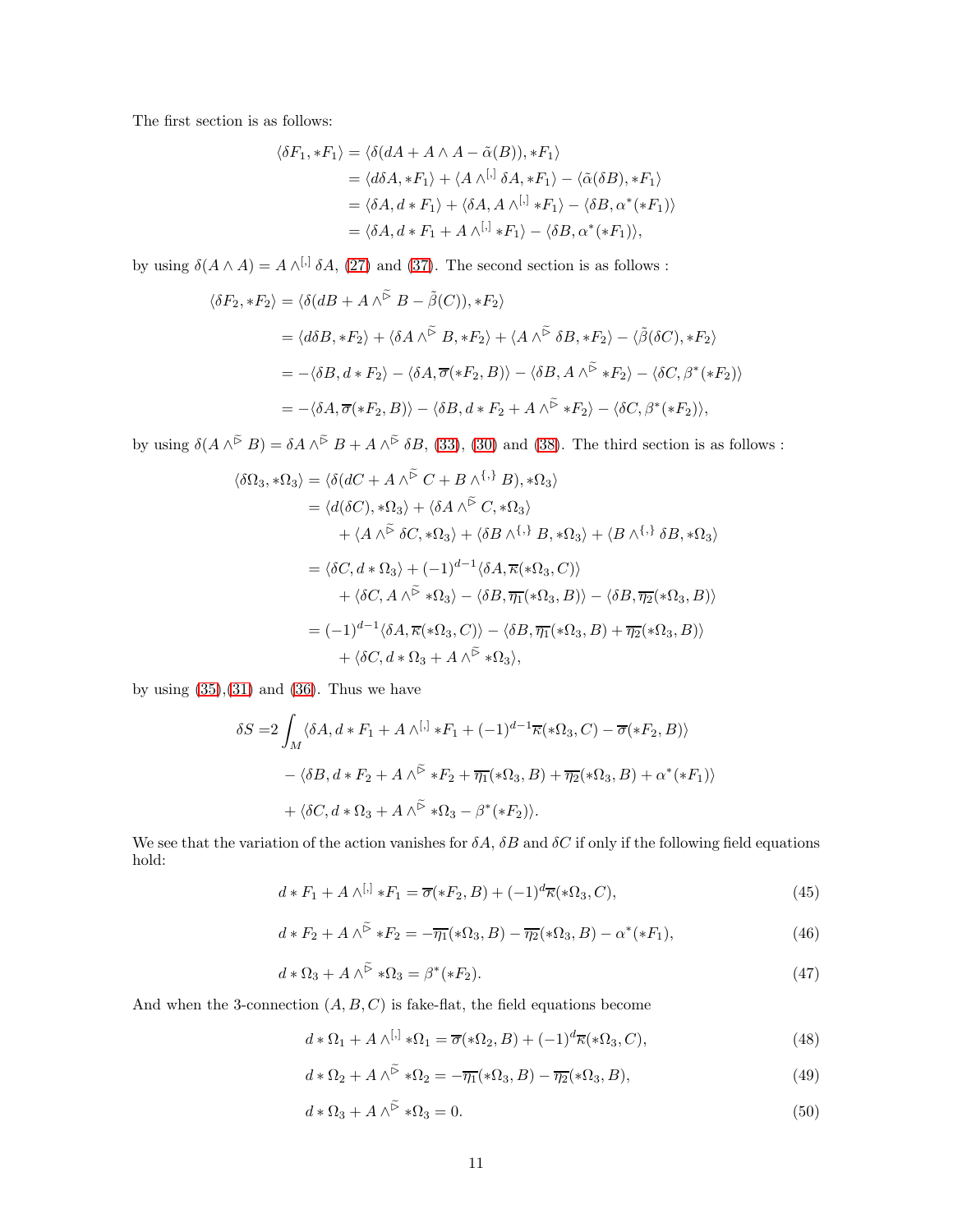Though one may wonder about 4-gauge theory, to the best of our knowledge, it has not been defined yet. The notion of a 3-crossed module, which should be the foundation of 4-gauge theory, has been developed in [\[40](#page-28-27), [41\]](#page-28-28). Ideally, in higher gauge theory, the Yang-Mills theory may be generalized to a kind of "n-form Yang-Mills theory" in accordance with the chosen n-group structure  $(n > 3)$  [\[42\]](#page-28-29). There is no doubt that one may encounter a lot of difficulties.

To summarize, the relationships between the related models are concluded in FIG. [7.](#page-27-9)



<span id="page-27-9"></span>FIG. 7. The relationships

### ACKNOWLEDGMENTS

We are grateful to Kai Lou and Fuhao Zhang for reading the manuscript and giving their comments. This work is supported by the National Natural Science Foundation of China (Nos.11871350, NSFC no. 11971322).

- <span id="page-27-0"></span>[1] J. C. Baez, J. Huerta, An invitation to higher gauge theory, Gen. Relativ. Gravit. 43 (2010) 2335–2392, [arXiv:1003.4485.](arXiv:1003.4485)
- <span id="page-27-1"></span>[2] J. C. Baez, U. Schreiber, Higher gauge theory, in categories in algebra, geometry and mathe matical physics, eds. A. Davydov et al, Contemp. Math. 431 (2007) 7–30, [arXiv:math/0511710.](arXiv:math/0511710)
- <span id="page-27-2"></span>[3] T. Bartels, Higher gauge theory I : 2-bundles, [arXiv:math/0410328 .]( arXiv:math/0410328 )
- <span id="page-27-3"></span>[4] J. C. Baez, U. Schreiber, Higher gauge theory: 2-connections on 2-bundles, [arXiv:hep-th/0412325.]( arXiv:hep-th/0412325)
- <span id="page-27-4"></span>[5] J. F. Martins, R. Picken, The fundamental Gray 3-groupoid of a smooth manifold and local 3-dimensional holonomy based on a 2-crossed module, Differential Geometry and its Applications. 29 (2011) 179–206, [arXiv:0907.2566.](arXiv:0907.2566)
- <span id="page-27-5"></span>[6] C. Saemann, M. Wolf, Six-dimensional superconformal field theories from principal 3-bundles over twistor space, Lett. Math. Phys. 104 (2014) 1147–1188, [arXiv:1305.4870.](arXiv:1305.4870)
- [7] W. Wang, On 3-gauge transformations, 3-curvatures, and Gray-categories, J. Math. Phys 55 (2014) 043506, [arXiv:1311.3796.](arXiv:1311.3796)
- <span id="page-27-6"></span>[8] D. Fiorenza, H. Sati, U. Schreiber, The E<sup>8</sup> moduli 3-stack of the C-field in M-theory, Commun. Math. Phys. 333 (2015) 117–151, [arXiv:1202.2455 .](arXiv:1202.2455 )
- <span id="page-27-7"></span>[9] T. Radenkovic, M. Vojinovic, Quantum gravity and elementary particles from higher gauge theory, Ann. Univ. Craiova Phys. 30, 74 (2020), [arXiv:2103.08037 .]( arXiv:2103.08037 )
- <span id="page-27-8"></span>[10] U. Schreiber, From loop space mechanics to nonabelian strings, [arXiv:hep-th/0509163.](arXiv:hep-th/0509163)